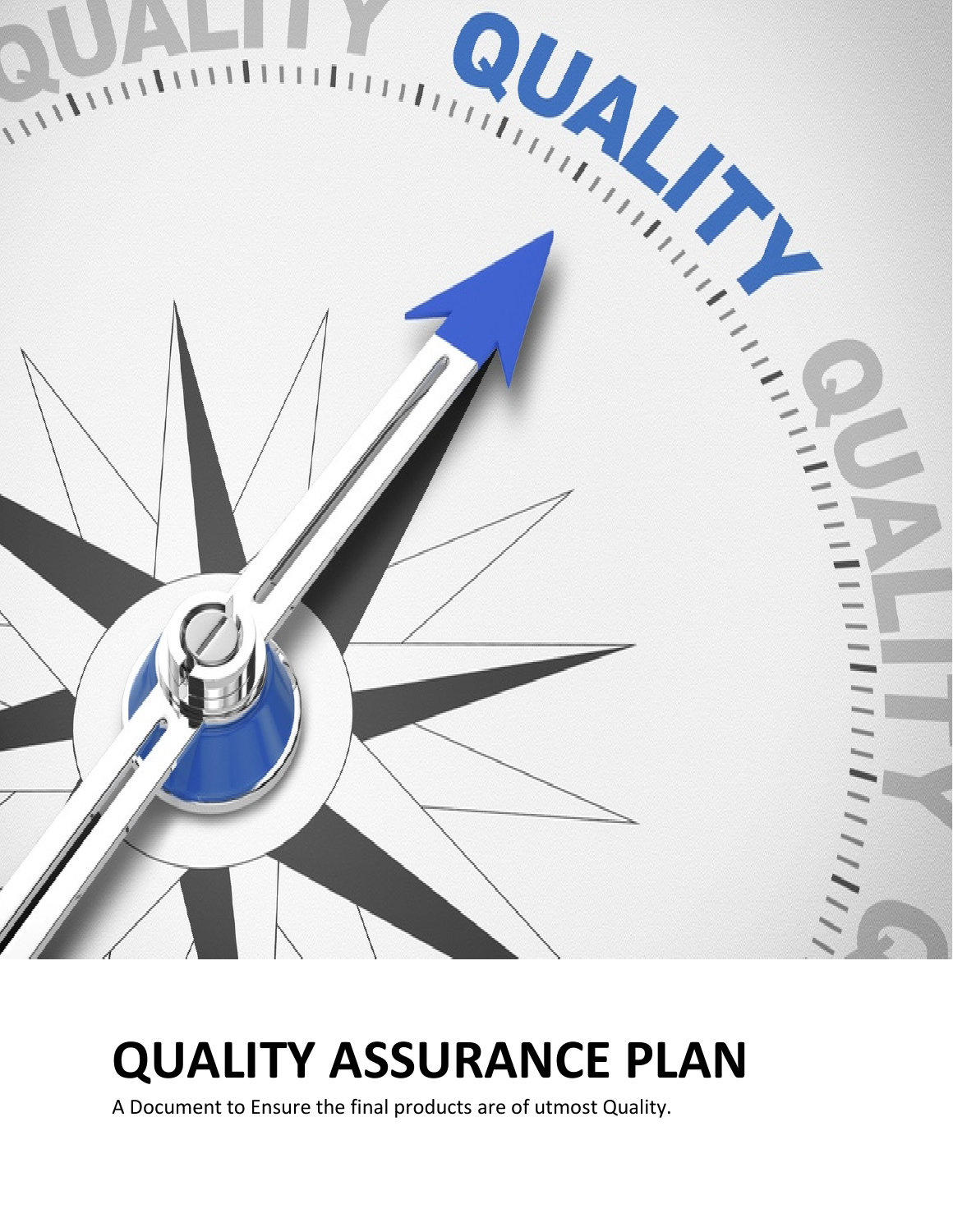



## KUMAR INDUSTRIES

#### STANDARD MANUFACTURING QUALITY PLAN

FOR

HOT DIP GALVANIZED SOLAR TRANSMISSION LINE TOWERS & SUBSTATION STRUCTURES

# KUMAR INDUSTRIES

STANDARD MANUFACTURING QUALITY PLAN

1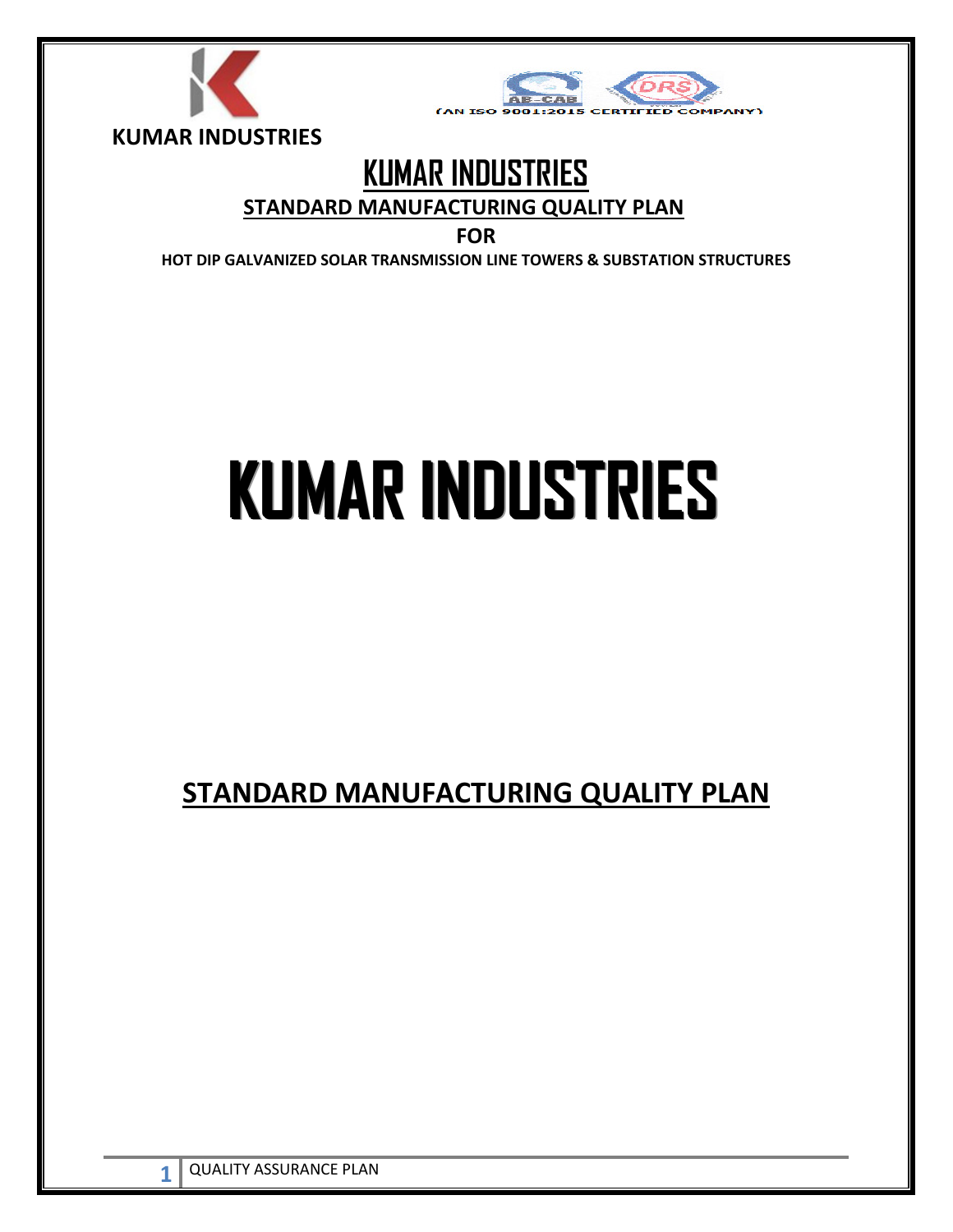| <b>(AN ISO</b><br><b>KUMAR INDUSTRIES</b><br><b>KUMAR INDUSTRIES</b><br><b>STANDARD MANUFACTURING QUALITY PLAN</b><br><b>FOR</b><br><b>HOT DIP GALVANIZED SOLAR TRANSMISSION LINE TOWERS &amp; SUBSTATION STRUCTURES</b> |                                                                                              |                                                               |                                                                                                                                |                                                               |                                                                                                                                                        |                                                                                                                    |  |
|--------------------------------------------------------------------------------------------------------------------------------------------------------------------------------------------------------------------------|----------------------------------------------------------------------------------------------|---------------------------------------------------------------|--------------------------------------------------------------------------------------------------------------------------------|---------------------------------------------------------------|--------------------------------------------------------------------------------------------------------------------------------------------------------|--------------------------------------------------------------------------------------------------------------------|--|
| Customer:                                                                                                                                                                                                                |                                                                                              |                                                               |                                                                                                                                |                                                               | Valid up to                                                                                                                                            | <b>Next</b><br>Revision                                                                                            |  |
|                                                                                                                                                                                                                          |                                                                                              |                                                               |                                                                                                                                |                                                               |                                                                                                                                                        |                                                                                                                    |  |
| MQP Code                                                                                                                                                                                                                 |                                                                                              |                                                               | <b>Section: Raw Material Inspection</b>                                                                                        | Page:                                                         |                                                                                                                                                        | $\overline{2}$                                                                                                     |  |
| Sr.<br>No.                                                                                                                                                                                                               | Component<br>/Operation &<br><b>Description of Test</b>                                      | <b>Sampling</b><br><b>Plan With</b><br><b>Basis</b>           | <b>Ref, Document</b><br>& Acceptance<br><b>Norm</b>                                                                            | <b>Testing</b><br><b>Agency</b>                               | <b>Remarks</b>                                                                                                                                         |                                                                                                                    |  |
| $\mathbf{1}$                                                                                                                                                                                                             | Raw Material Structure<br>Steel (Angle, Channel,<br>Joists, Beam Sections,<br>Plates & bars) | mutually agreed by the client                                 | Steel Shall be Procure from main Producer/PGCIL/IS Approved Re-Rollers or as                                                   |                                                               |                                                                                                                                                        |                                                                                                                    |  |
| 1.1.1                                                                                                                                                                                                                    | Physical Properties                                                                          |                                                               |                                                                                                                                |                                                               |                                                                                                                                                        |                                                                                                                    |  |
| a)                                                                                                                                                                                                                       | Test For Yield stress                                                                        | One Sample for<br>50 Mt or part<br>there of as per<br>IS:2062 | IS:2062, Grades,<br>A<20mm thick<br>250N/mm <sup>2</sup> mins20<br>to40mm thick-<br>240N/mm2mins><br>40mm thick-<br>230/mm2min | $KI/Re-$<br>Rollers/<br>Third<br>Party<br>independ<br>ent lab | Verification of<br>Manufacturer's Test<br>Certificate & KI Records,<br>Duly Co-related at the time<br>of final inspection/CIP at Re-<br>roller's works |                                                                                                                    |  |
| b)                                                                                                                                                                                                                       | Test For ultimate<br>Tensile strength                                                        | One Sample for<br>50 Mt. or part<br>thereof as per<br>IS:2062 | IS:2062, Grades-<br>A, 410N/mm2min                                                                                             | KI/Re-<br>Rollers                                             | Verification of<br>manufacturer's Test<br>Certificate & KI Records<br>Duly Co-related at the time<br>of final inspection/CIP Re-<br>roller's works     |                                                                                                                    |  |
| c)                                                                                                                                                                                                                       | Percentage for<br>elongation Test                                                            | One sample<br>For 50Mt or<br>part there Of<br>as per IS:2062  | IS:2062, Grades-<br>A23% mins<br>IS:2062                                                                                       | KI/Re-<br>Rollers/<br>Third<br>party<br>independent<br>lab    | Verification of<br>roller's Works                                                                                                                      | Manufacturer's Test<br>Certificate & KI, Records,<br>duly co-related at the time<br>of final inspection/CIP at re- |  |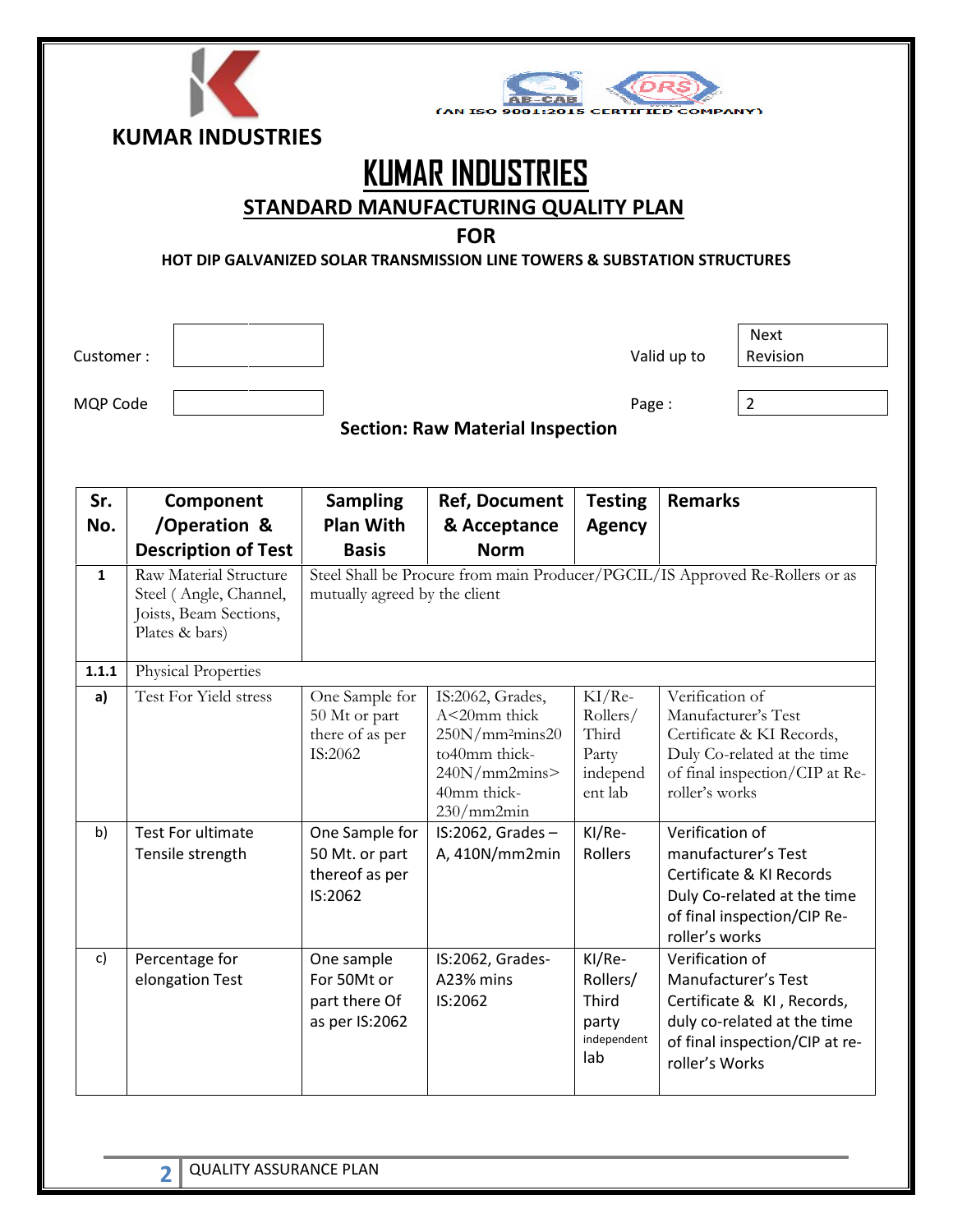

## KUMAR INDUSTRIES

STANDARD MANUFACTURING QUALITY PLAN

#### FOR

#### HOT DIP GALVANIZED SOLAR TRANSMISSION LINE TOWERS & SUBSTATION STRUCTURES

l

Customer :  $\begin{vmatrix} 1 & 1 & 1 \\ 1 & 1 & 1 \\ 1 & 1 & 1 \end{vmatrix}$  Valid up to

Next Revision

MQP Code | and 2009 | and 2009 | and 2009 | and 2009 | and 2009 | and 2009 | and 2009 | and 2009 | and 2009 | and 2009 | and 2009 | and 2009 | and 2009 | and 2009 | and 2009 | and 2009 | and 2009 | and 2009 | and 2009 | an

#### Section: Raw Material Inspection

| Sr.          | Component                               | <b>Sampling</b>                                                                                     | <b>Ref, Document</b>                                                                                                                                                                                                                                                | <b>Testing</b>                                                                  | <b>Remarks</b>                                                                                                                                                                                                                     |
|--------------|-----------------------------------------|-----------------------------------------------------------------------------------------------------|---------------------------------------------------------------------------------------------------------------------------------------------------------------------------------------------------------------------------------------------------------------------|---------------------------------------------------------------------------------|------------------------------------------------------------------------------------------------------------------------------------------------------------------------------------------------------------------------------------|
| No.          | /Operation &                            | <b>Plan With</b>                                                                                    | & Acceptance                                                                                                                                                                                                                                                        | <b>Agency</b>                                                                   |                                                                                                                                                                                                                                    |
|              | <b>Description of Test</b>              | <b>Basis</b>                                                                                        | <b>Norm</b>                                                                                                                                                                                                                                                         |                                                                                 |                                                                                                                                                                                                                                    |
| $\mathbf{d}$ | <b>Bend Test</b>                        | One sample<br>For 50 Mt or<br>Part there of as<br>per IS:1599 &<br>IS:2062                          | IS: 2062, Grade A.<br>Piece Shall<br>withstands bending<br>through 1800 to an<br>internal dia not >3t,<br>with bath modes<br>parallel out cracking.<br>(At room temp.) for<br>Grades A3t                                                                            | Main<br>Producer<br>$KI/Re-$<br>roller's/Th<br>ird Party<br>Independe<br>nt Lab | Verification of Manufacturer's<br>Test Certificate RATNA Records,<br>Duly co-related at the time of final<br>inspection / CIP at re-roller's<br>works                                                                              |
| 1.1.2        | Chemical Composition                    | One sample<br>Form each<br>consignment of<br>50Mts or Part<br>thereof as per<br>IS:228 &<br>IS:2062 | IS:2062, Grade-A, As<br>Annexure-1, Given<br>Below Page(no. 19)                                                                                                                                                                                                     | Main<br>Producer<br>$KI/Re-$<br>roller's/Th<br>ird Party<br>Independe<br>nt Lab | Verification of Manufacturer's<br>Test Certificates from main<br>producers/ KI third party lab<br>records, duly co-related at the time<br>of final inspection (when<br>manufacturer's TC not<br>available)/CIP AT re-rollers works |
| 1.1.3        | Visual inspection for<br>surface defect | IS:2500 level II<br>AQL 1.5 as per<br>table-1<br>enclosed in<br>page no. 17                         | IS:2500 level II,<br>Material should be<br>free form surface<br>defects like<br>laminations,<br>rough/jagged &<br>imperfect edges,<br>cracks, piping &<br>other harmful defects<br>(removal of minor<br>surface defects as<br><b>IS:2062 Clause 7</b><br>acceptable | Re-rollers/<br>KI                                                               | Records Review at the time of<br>Final inspection/CIP at the re-<br>roller's works                                                                                                                                                 |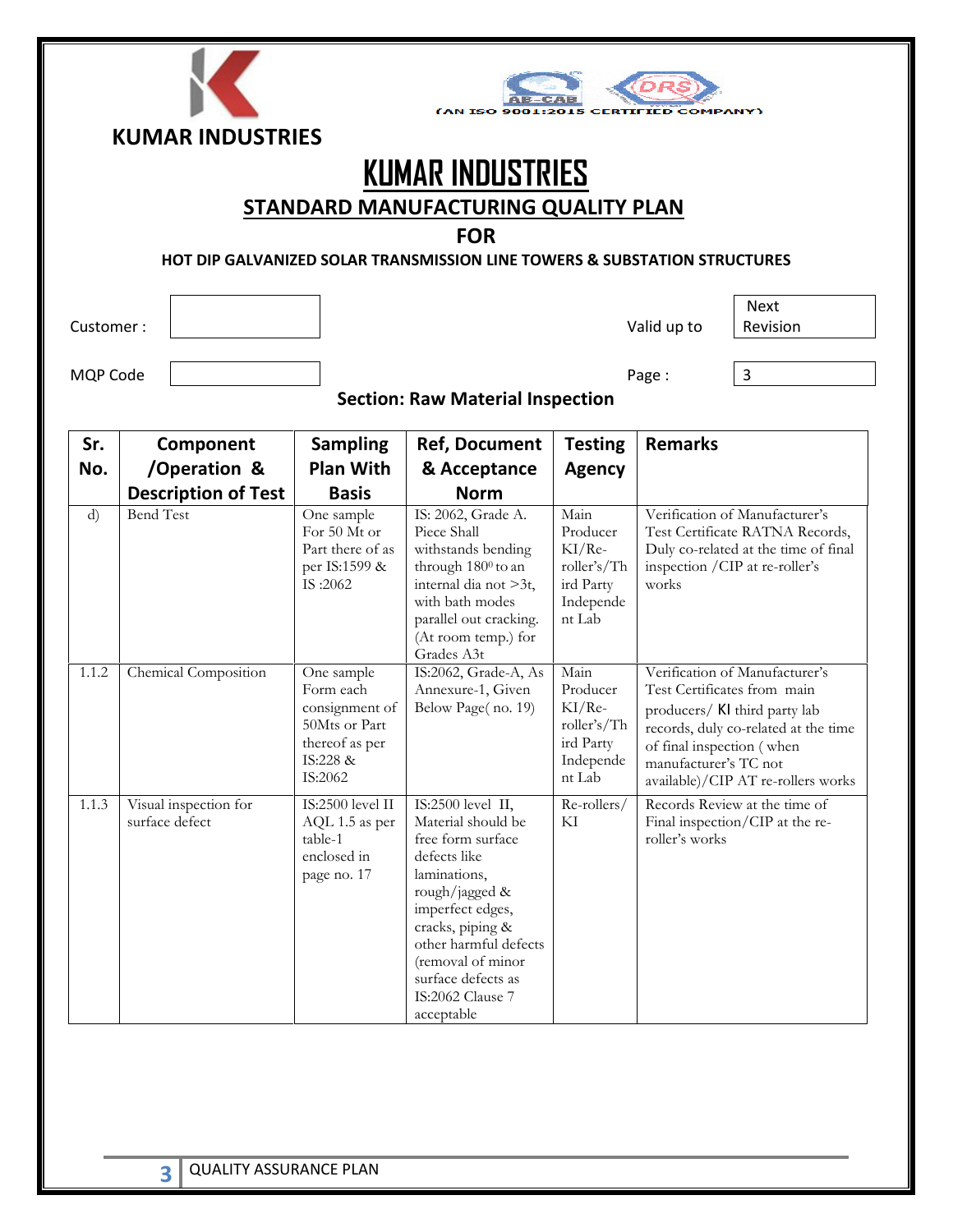|                         | <b>2015 CERTIFIED COMPANY)</b><br>AN TSO                                             |             |
|-------------------------|--------------------------------------------------------------------------------------|-------------|
| <b>KUMAR INDUSTRIES</b> |                                                                                      |             |
|                         | <b>KUMAR INDUSTRIES</b>                                                              |             |
|                         | STANDARD MANUFACTURING QUALITY PLAN                                                  |             |
|                         | <b>FOR</b>                                                                           |             |
|                         | <b>HOT DIP GALVANIZED SOLAR TRANSMISSION LINE TOWERS &amp; SUBSTATION STRUCTURES</b> |             |
|                         |                                                                                      |             |
|                         |                                                                                      |             |
|                         |                                                                                      | <b>Next</b> |
| Customer:               | Valid up to                                                                          | Revision    |
|                         |                                                                                      |             |
| MQP Code                | Page:                                                                                | 4           |
|                         | <b>Section: Raw Material Inspection</b>                                              |             |
|                         |                                                                                      |             |

| Sr.                   | Component                              | <b>Sampling</b>            | <b>Ref, Document</b>                                           | <b>Testing</b>    | <b>Remarks</b>                                               |
|-----------------------|----------------------------------------|----------------------------|----------------------------------------------------------------|-------------------|--------------------------------------------------------------|
| No.                   | /Operation &                           | <b>Plan With</b>           | & Acceptance                                                   | <b>Agency</b>     |                                                              |
|                       | <b>Description of Test</b>             | <b>Basis</b>               | <b>Norm</b>                                                    |                   |                                                              |
| 1.1.4                 | Dimensional checks<br>with root radios | IS:2500 level II           | IS: 808, IS: 1730 as<br>a client's specn.                      | Re-rollers/<br>KI | $---do---$                                                   |
|                       |                                        | AQL-1.5 as per             |                                                                |                   |                                                              |
|                       |                                        | Table-1                    |                                                                |                   |                                                              |
|                       |                                        | enclosed                   |                                                                |                   |                                                              |
|                       |                                        | In Page no. 17             |                                                                |                   |                                                              |
| 1.1.5                 | Tolerances for Angle                   | $---do---$                 | IS:808, IS:1852 1.5                                            | Re-rollers/       | $---do---$                                                   |
|                       | (Flange & Length)                      |                            | mm                                                             | KI                |                                                              |
|                       | <b>Equal Angles</b>                    |                            | as a client's specn                                            |                   |                                                              |
| $\ddot{1}$            | Up To 45 mm Leg                        |                            |                                                                | Re-rollers/       |                                                              |
|                       | length                                 | $---do---$                 | $+2.0$ mm<br>$\pm$ 2.0% of leg                                 | KI                | ----do------                                                 |
| $\overline{11}$       | >45 to 100mm length                    |                            | length difference                                              | Re-rollers/       |                                                              |
|                       |                                        | $---do---$                 | between leg length                                             | KI                |                                                              |
|                       |                                        |                            | of equal angles<br>shall be limited                            |                   | $---do---$                                                   |
| $\dddot{\mathbf{m}})$ | >100mm leg length                      | $---do---$                 | to75% of total                                                 | Re-rollers/<br>KI |                                                              |
|                       |                                        |                            | tolerance (plus &                                              |                   | $---do---$                                                   |
|                       |                                        |                            | minus                                                          |                   |                                                              |
| 1.1.6                 | Diameter tolerance for<br>round bars   | IS:2500<br><b>LEVEL II</b> | IS: 2062 Gr. A<br>1732 & IS 1852<br>Up to $25$ mm $\pm$ 0.5mm  | Re-rollers/<br>KI | Records review at the time of<br>final inspection/CIP at the |
|                       |                                        | AQL 1.5 as per             | $>25$ to 35 mm<br>$+0.6$ mm                                    |                   | re-roller's works                                            |
|                       |                                        | table-1enclosed            | $>35$ to 50 mm $\pm 0.8$ mm                                    |                   |                                                              |
|                       |                                        | in page no. 17             | $>50$ to 80mm $\pm$ 1.0 mm                                     |                   |                                                              |
|                       |                                        |                            | $>80$ mm to 100 mm $\pm$ 1.3mm<br>$>100$ mm $\pm 1.6\%$ of dia |                   |                                                              |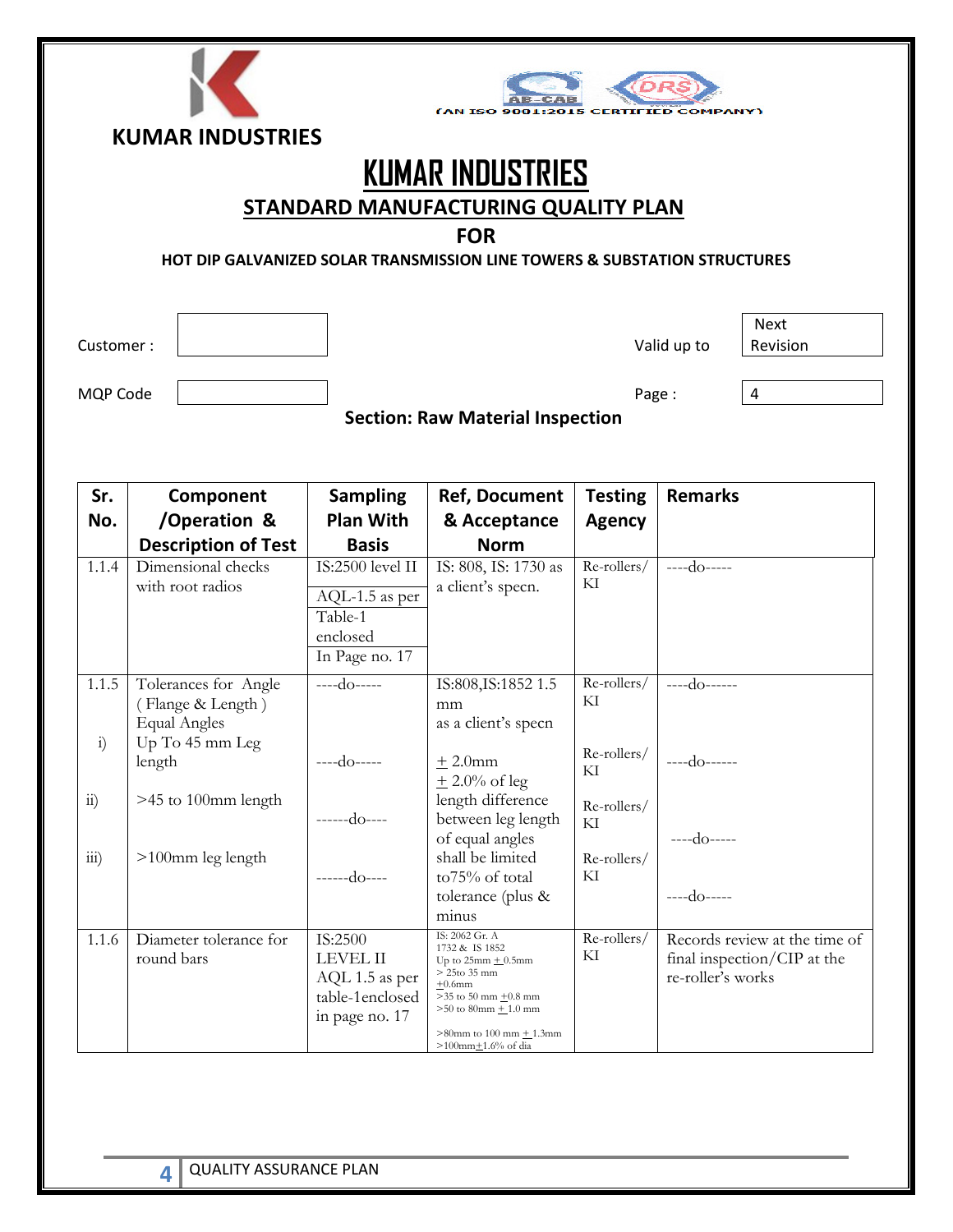| <b>(AN ISO</b><br><b>KUMAR INDUSTRIES</b><br><b>KUMAR INDUSTRIES</b><br>STANDARD MANUFACTURING QUALITY PLAN<br><b>FOR</b><br>HOT DIP GALVANIZED SOLAR TRANSMISSION LINE TOWERS & SUBSTATION STRUCTURES |                                                                   |                                                                                  |                                                                            |                   |                                                                                                     |  |
|--------------------------------------------------------------------------------------------------------------------------------------------------------------------------------------------------------|-------------------------------------------------------------------|----------------------------------------------------------------------------------|----------------------------------------------------------------------------|-------------------|-----------------------------------------------------------------------------------------------------|--|
| Customer:                                                                                                                                                                                              |                                                                   |                                                                                  |                                                                            | Valid up to       | <b>Next</b><br>Revision                                                                             |  |
| MQP Code                                                                                                                                                                                               |                                                                   |                                                                                  |                                                                            | Page:             | 5                                                                                                   |  |
|                                                                                                                                                                                                        |                                                                   |                                                                                  | <b>Section: Raw Material Inspection</b>                                    |                   |                                                                                                     |  |
| Sr.                                                                                                                                                                                                    | Component                                                         | <b>Sampling</b>                                                                  | Ref, Document &                                                            | <b>Testing</b>    | <b>Remarks</b>                                                                                      |  |
| No.                                                                                                                                                                                                    | /Operation &<br><b>Description of</b><br><b>Test</b>              | <b>Plan With</b><br><b>Basis</b>                                                 | <b>Acceptance Norm</b>                                                     | <b>Agency</b>     |                                                                                                     |  |
| 1.1.7                                                                                                                                                                                                  | Out of squareness for<br>Angle                                    | IS:2500 level<br><b>II AQL-1.5</b><br>as per table-1<br>enclosed in<br>page no17 | IS:2062 Gr.A<br>IS:1852<br>$\pm 1^0$                                       | Re-rollers/<br>KI | $---do---$                                                                                          |  |
| $\mathbf b$                                                                                                                                                                                            | Permissible ovality<br>for bars                                   | ----do-----                                                                      | IS:2062 Gr.A<br>IS:1852<br>$+10$                                           | Re-rollers/<br>KI | ----do-----                                                                                         |  |
| 1.1.8<br>a)                                                                                                                                                                                            | Camber for Angle<br>Section<br>For flange less than<br>$100$ mm   | -----do-----<br>$---do---$                                                       | IS2062, IS 1852 as a client's<br>specn.<br>Max 0.2% of length<br>$-do-$    | KI                | Re-rollers/ Records review at<br>the time of final<br>inspection/CIP at<br>the re-roller's<br>works |  |
| b)                                                                                                                                                                                                     | For flange 100mm<br>and above                                     | $---do---$                                                                       |                                                                            | Re-rollers/<br>KI |                                                                                                     |  |
| 1.1.9                                                                                                                                                                                                  | Weight tolerance for<br>angle sections<br>3mm thick<br>>3mm thick | One sample<br>for<br>20Mt/sectio<br>n or part<br>thereof                         | IS:808, IS1852 5%<br>$5\%$<br>$-3\%$<br>Over weight specified as in IS:808 | Re-rollers/<br>KI | Records review at<br>the time of final<br>inspection/CIP at<br>the re-roller's<br>works             |  |
| 1.1.10                                                                                                                                                                                                 | Weight Tolerance<br>plates                                        | One sample<br>for<br>20Mt/sectio<br>n or part<br>thereof                         | IS1730, IS 1852<br>$+5\% -2.5\%$<br>Over weight specified as is 1730       | Re-rollers/<br>KI | Records review at<br>the time of final<br>inspection/CIP at<br>the re-roller's<br>works             |  |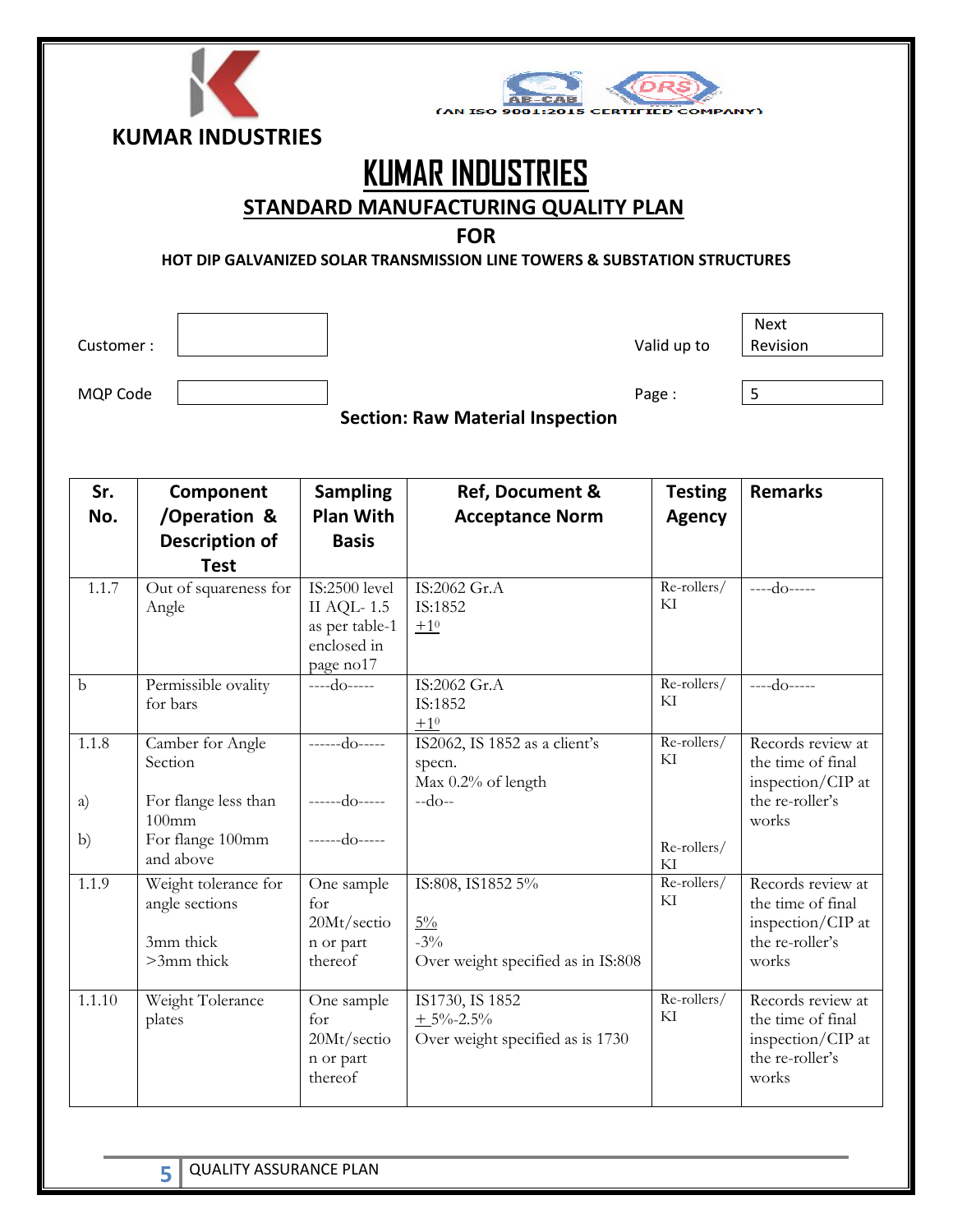| <b>KUMAR INDUSTRIES</b> |
|-------------------------|



STANDARD MANUFACTURING QUALITY PLAN

#### FOR

HOT DIP GALVANIZED SOLAR TRANSMISSION LINE TOWERS & SUBSTATION STRUCTURES

l

Customer :  $\begin{vmatrix} 1 & 1 & 1 \\ 1 & 1 & 1 \\ 1 & 1 & 1 \end{vmatrix}$  Valid up to

Next Revision

MQP Code | and Code | code | code | code | code | code | code | code | code | code | code | code | code | code

Section: Raw Material Inspection

| Sr.    | Component                                                                                                                                          | <b>Sampling</b>                                                                     | <b>Ref, Document &amp;</b>                                                                                                | <b>Testing</b>                                     | <b>Remarks</b>                                                                                                                 |
|--------|----------------------------------------------------------------------------------------------------------------------------------------------------|-------------------------------------------------------------------------------------|---------------------------------------------------------------------------------------------------------------------------|----------------------------------------------------|--------------------------------------------------------------------------------------------------------------------------------|
| No.    | /Operation &                                                                                                                                       | <b>Plan With</b>                                                                    | <b>Acceptance Norm</b>                                                                                                    | <b>Agency</b>                                      |                                                                                                                                |
|        | <b>Description of Test</b>                                                                                                                         | <b>Basis</b>                                                                        |                                                                                                                           |                                                    |                                                                                                                                |
| 1.1.11 | Weight tolerance for<br>bars                                                                                                                       | One sample<br>for<br>20MT/sectio                                                    | IS: 1732, IS: 1852 as a<br>client's specn.<br>Up to 10mm                                                                  | Re-rollers/KI                                      | $---do---$                                                                                                                     |
|        |                                                                                                                                                    | n or part<br>thereof                                                                | $\pm$ > 10to16mm $\pm$ 3%<br>Over weights specified<br>as in IS1732                                                       |                                                    |                                                                                                                                |
| 1.1.12 | Thickness tolerance for<br>plates                                                                                                                  | <b>IS:2500 level</b><br>II, AOL-1.5<br>as per table-1<br>enclosed in<br>page no. 17 | IS: 1732 IS: 1852 as<br>client's specn. <8mm<br>thick $+12.5\%$ , -5.0%<br>8mm to12mm<br>$+7.5, 5.0$<br>Over $12mm + 5.0$ | Re-rollers/KI                                      | $---do---$                                                                                                                     |
| 1.2    | Zinc (to be procured<br>from main<br>manufacturer<br>Hindustan zinc ltd. Or<br>binani zinc ltd, or<br>imported or sources<br>approved by customers |                                                                                     |                                                                                                                           |                                                    |                                                                                                                                |
| 1.2.1  | Chemical composition                                                                                                                               | One sample<br>for 50Mt or<br>part thereof                                           | IS:209(Grade 99.95%)<br>the molten metal in<br>galvanizing bath shall<br>not contain less than<br>98.5% by mass of zinc   | Manufacturer/t<br>hird party<br>independent<br>lab | Verification of<br>manufacturer's test<br>certificate & records<br>of KI duly correlated at<br>the time of final<br>inspection |
|        |                                                                                                                                                    | One sample<br>every month                                                           | The molten metal in the<br>galvanizing bath shall not<br>contain less than 98.5% by<br>mass of Zinc                       | Third party<br>independent<br>lab                  | $-do-$                                                                                                                         |

6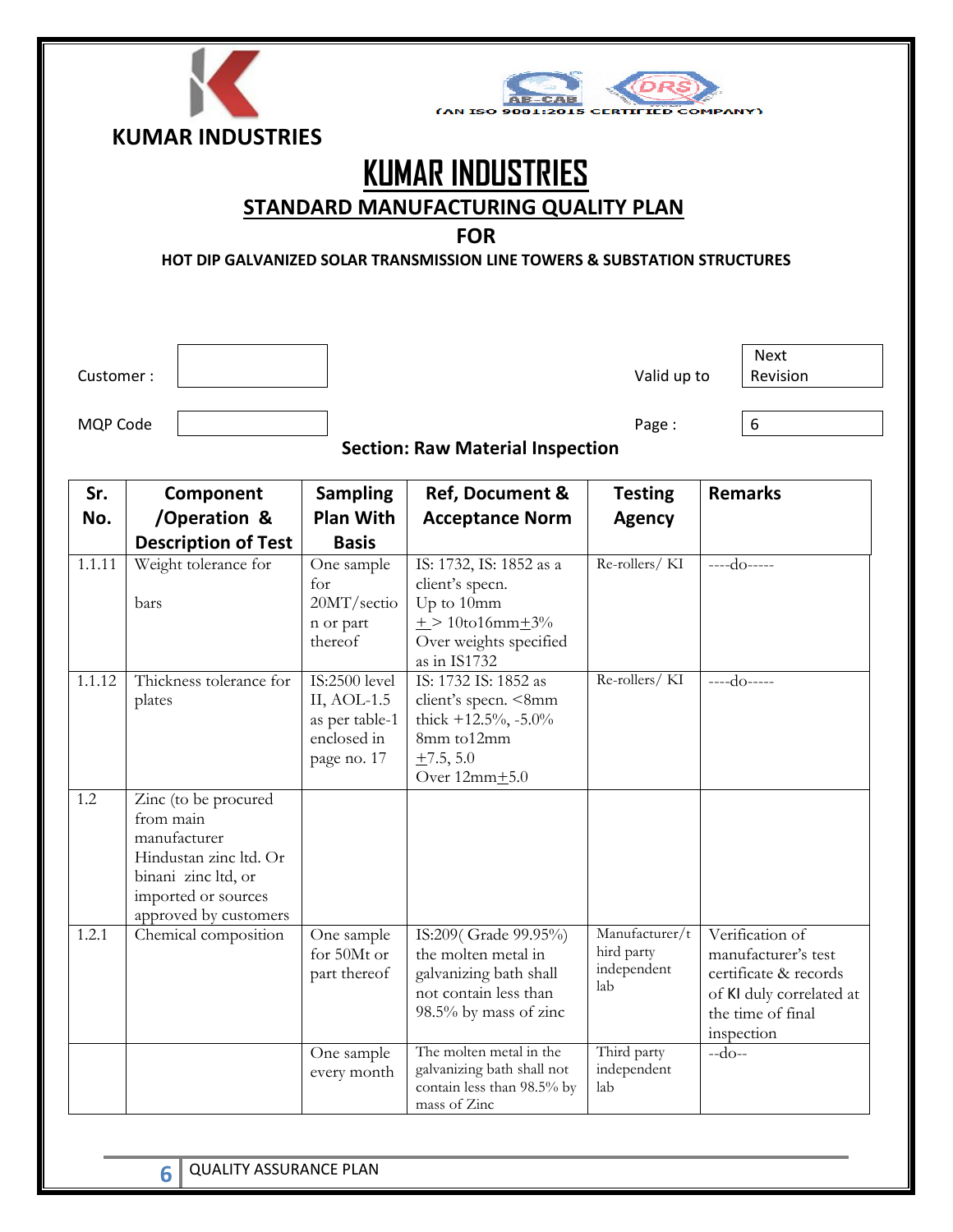| <b>CAN ISO</b><br><b>KUMAR INDUSTRIES</b><br><b>KUMAR INDUSTRIES</b><br>STANDARD MANUFACTURING QUALITY PLAN<br><b>FOR</b><br>HOT DIP GALVANIZED SOLAR TRANSMISSION LINE TOWERS & SUBSTATION STRUCTURES |                                                                                 |                                                 |                                                                                                                                                                                                                        |                                 |                                                                                                              |  |  |
|--------------------------------------------------------------------------------------------------------------------------------------------------------------------------------------------------------|---------------------------------------------------------------------------------|-------------------------------------------------|------------------------------------------------------------------------------------------------------------------------------------------------------------------------------------------------------------------------|---------------------------------|--------------------------------------------------------------------------------------------------------------|--|--|
| Customer:                                                                                                                                                                                              |                                                                                 |                                                 |                                                                                                                                                                                                                        | Valid up to                     | <b>Next</b><br>Revision                                                                                      |  |  |
|                                                                                                                                                                                                        |                                                                                 |                                                 |                                                                                                                                                                                                                        |                                 |                                                                                                              |  |  |
| MQP Code                                                                                                                                                                                               |                                                                                 |                                                 | <b>Section: In Process Inspection</b>                                                                                                                                                                                  | Page:                           | $\overline{7}$                                                                                               |  |  |
| Sr.<br>No.                                                                                                                                                                                             | Component<br>/Operation &<br><b>Description of</b><br><b>Test</b>               | <b>Sampling Plan</b><br><b>With Basis</b>       | <b>Ref, Document &amp;</b><br><b>Acceptance Norm</b>                                                                                                                                                                   | <b>Testing</b><br><b>Agency</b> | <b>Remarks</b>                                                                                               |  |  |
| 2.0<br>(A)<br>a)                                                                                                                                                                                       | In process<br>inspection<br>Fabrication of<br>structure parts.<br>Straightening | 100%                                            | IS:802 part II IS:7215,<br>Customer approved, Drg.<br>& shop sketches                                                                                                                                                  | KI                              | Records review<br>at the time of<br>final inspection<br>Records review<br>at the time of<br>final inspection |  |  |
| b)                                                                                                                                                                                                     | Cropping(Cutting)                                                               | 1 <sup>st</sup> piece and every<br>$50th$ piece | Length tolerance $(\pm)$ 2mm.<br>the cut surface to be clean<br>reasonably square & free<br>from distortion                                                                                                            | $\overline{\text{KI}}$          | Records review<br>at the time of<br>final inspection                                                         |  |  |
| $\mathbf{c})$                                                                                                                                                                                          | Stamping                                                                        | 1 <sup>st</sup> piece and every<br>50th piece   | Letter size as per customer<br>specification                                                                                                                                                                           | KI                              | Records review<br>at the time of<br>final inspection                                                         |  |  |
| $\mathbf{d}$                                                                                                                                                                                           | Punching/Drilling                                                               | 1 <sup>st</sup> piece and every<br>$50th$ piece | Punching to be done for<br>thickness Up to 15m and<br>drilling to be done for<br>thickness more than<br>15mm. holes near bends<br>to be punched/drilled<br>after bending hole should<br>be perpendicular to<br>surface | $\mathop{\rm Kl}\nolimits$      | Records review<br>at the time of<br>final inspection                                                         |  |  |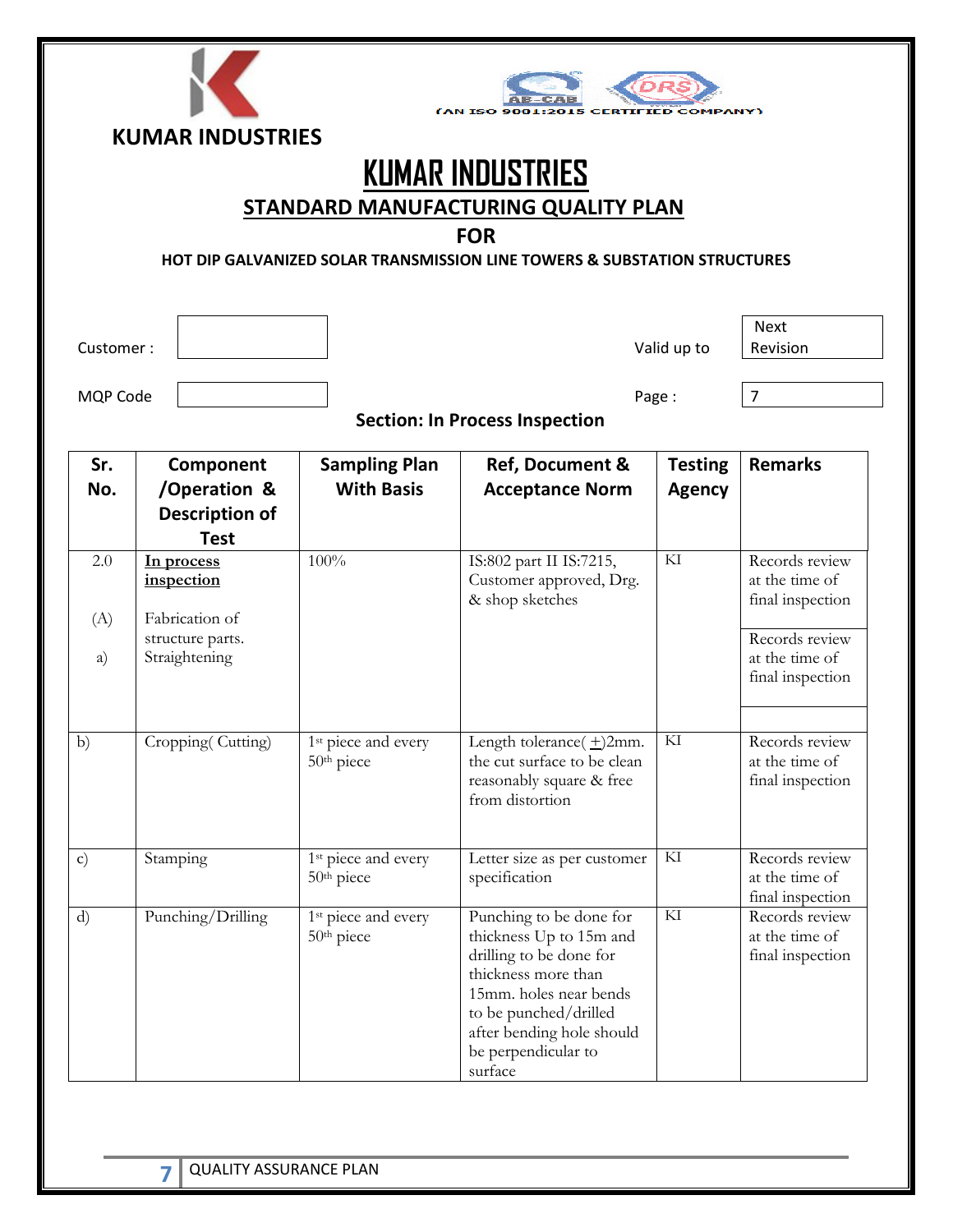|                                                 | <b>KUMAR INDUSTRIES</b><br><b>KUMAR INDUSTRIES</b><br><b>STANDARD MANUFACTURING QUALITY PLAN</b><br><b>FOR</b><br><b>HOT DIP GALVANIZED SOLAR TRANSMISSION LINE TOWERS &amp; SUBSTATION STRUCTURES</b> |                                                              |                                                                                                                                               |                                 |                                                      |  |  |  |
|-------------------------------------------------|--------------------------------------------------------------------------------------------------------------------------------------------------------------------------------------------------------|--------------------------------------------------------------|-----------------------------------------------------------------------------------------------------------------------------------------------|---------------------------------|------------------------------------------------------|--|--|--|
| Customer:                                       |                                                                                                                                                                                                        |                                                              |                                                                                                                                               | Valid up to                     | <b>Next</b><br>Revision                              |  |  |  |
| <b>MQP Code</b>                                 |                                                                                                                                                                                                        |                                                              | <b>Section: In Process Inspection</b>                                                                                                         | Page:                           | 8                                                    |  |  |  |
| Sr.<br><b>No</b>                                | Component<br>/Operation &<br><b>Description of Test</b>                                                                                                                                                | <b>Sampling</b><br><b>Plan With</b><br><b>Basis</b>          | Ref, Document &<br><b>Acceptance Norm</b>                                                                                                     | <b>Testing</b><br><b>Agency</b> | <b>Remarks</b>                                       |  |  |  |
| $\mathbf{i}$<br>$\ddot{i}$<br>$\overline{11}$ ) | Edge security<br>For 13.5 mm dia hole<br>For 17.5 mm dia hole                                                                                                                                          | 1 <sup>st</sup> piece and<br>every 50 <sup>th</sup><br>piece | Shared 20mm min. rolled 16mm<br>min. sheared 23mm min. rolled<br>20mm mins sheared 28mm min.<br>rolled 25mm min as per approved               | KI                              | Records review<br>at the time of<br>final inspection |  |  |  |
| $\overline{111}$ )<br>iv)                       | For 21.5 mm dia hole<br>For 25/25.5mm dia hole                                                                                                                                                         |                                                              |                                                                                                                                               |                                 |                                                      |  |  |  |
| f                                               | Drilling & punching<br>Hole to hole distance                                                                                                                                                           | 1 <sup>st</sup> piece and<br>every $50th$<br>piece           | Tolerance cumulative & between<br>consecutive holes shall be within $+$<br>2mm & 1mm respectively                                             | KI                              | Records review<br>at the time of<br>final inspection |  |  |  |
| g)                                              | Notching, flange cut<br>corner cut & bevel cut                                                                                                                                                         | 1 <sup>st</sup> piece and<br>every 50 <sup>th</sup><br>piece | +5mm on specified length of cut.<br>Operation by shearing up to 8 mm<br>thick and by gas cutting for<br>material above 8mm thick              | KI                              | Records review<br>at the time of<br>final inspection |  |  |  |
| h)                                              | Heel cutting                                                                                                                                                                                           | 1 <sup>st</sup> piece and<br>every 50th<br>piece             | Customer approved drgs./shop<br>sketches for members greater than<br>12mm thick, gas cutting to be<br>adopted followed by surface<br>grinding | $\mathop{\rm Kl}\nolimits$      | Records review<br>at the time of<br>final inspection |  |  |  |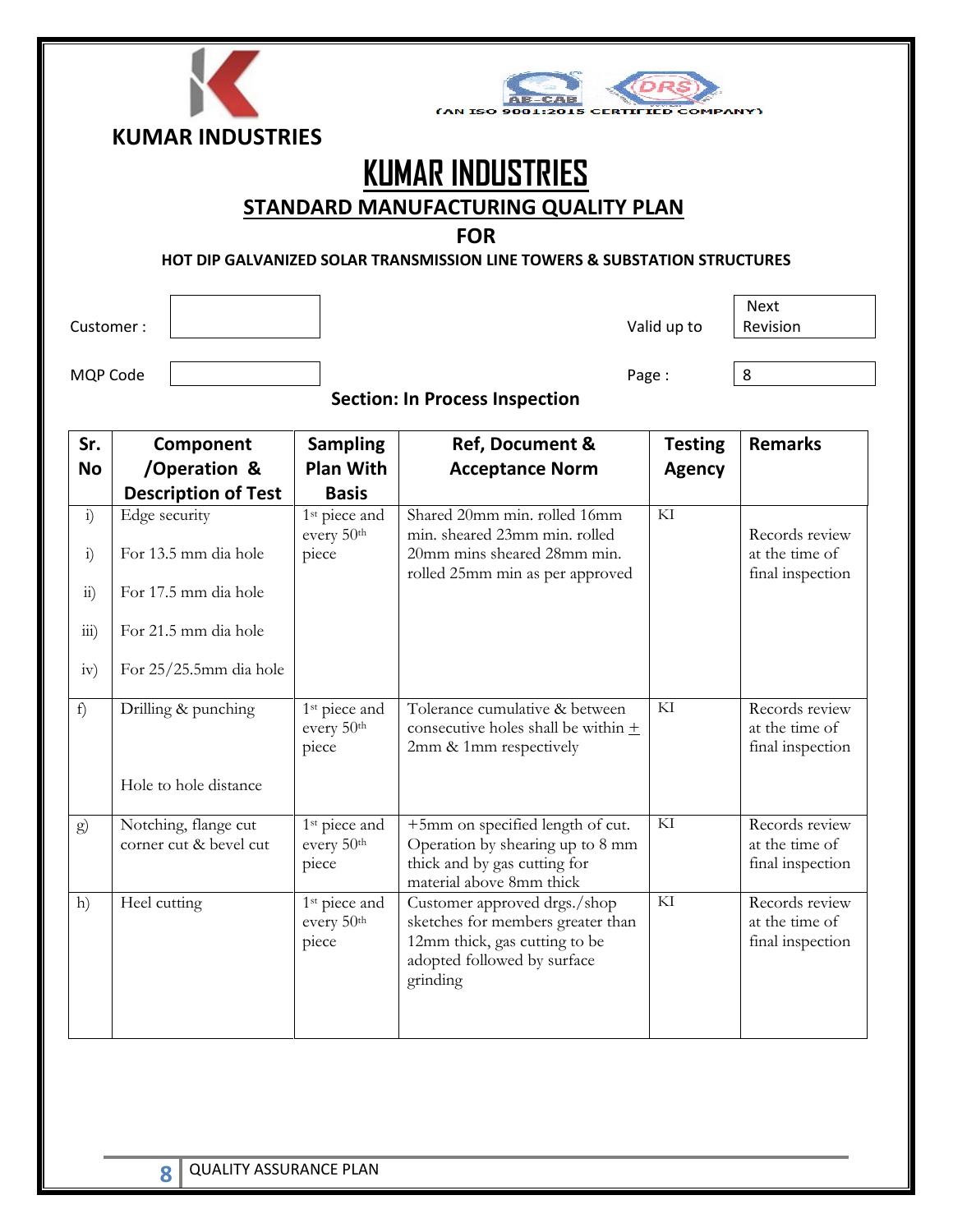|           | <b>KUMAR INDUSTRIES</b>                                                   |                              | <b>CAN ISO</b>                             |                          |                                              |
|-----------|---------------------------------------------------------------------------|------------------------------|--------------------------------------------|--------------------------|----------------------------------------------|
|           |                                                                           |                              |                                            |                          |                                              |
|           |                                                                           |                              | <b>KUMAR INDUSTRIES</b>                    |                          |                                              |
|           |                                                                           |                              | <b>STANDARD MANUFACTURING QUALITY PLAN</b> |                          |                                              |
|           |                                                                           |                              |                                            |                          |                                              |
|           |                                                                           |                              | <b>FOR</b>                                 |                          |                                              |
|           | HOT DIP GALVANIZED SOLAR TRANSMISSION LINE TOWERS & SUBSTATION STRUCTURES |                              |                                            |                          |                                              |
|           |                                                                           |                              |                                            |                          |                                              |
|           |                                                                           |                              |                                            |                          | <b>Next</b>                                  |
| Customer: |                                                                           |                              |                                            | Valid up to              | Revision                                     |
|           |                                                                           |                              |                                            |                          |                                              |
| MQP Code  |                                                                           |                              |                                            | Page:                    | 9                                            |
|           |                                                                           |                              | <b>Section: In Process Inspection</b>      |                          |                                              |
|           |                                                                           |                              |                                            |                          |                                              |
|           |                                                                           |                              |                                            |                          |                                              |
| Sr.       | Component                                                                 | <b>Sampling</b>              | Ref,                                       | <b>Testing</b>           | <b>Remarks</b>                               |
| <b>No</b> | /Operation &                                                              | <b>Plan With</b>             | Document &                                 | <b>Agency</b>            |                                              |
|           | <b>Description of Test</b>                                                | <b>Basis</b>                 | Acceptance                                 |                          |                                              |
|           |                                                                           |                              | <b>Norm</b>                                |                          |                                              |
| i)        | Bending                                                                   | 100% pieces                  | IS: 802 part-II, IS:                       | KI                       | Records review at the                        |
|           |                                                                           |                              | 7215 customer                              |                          | time of final inspection                     |
|           |                                                                           |                              | approved<br>drawings/shop                  |                          |                                              |
|           |                                                                           |                              | sketches                                   |                          |                                              |
|           | i) MS Section                                                             | 100% pieces                  | Process                                    | Section                  | <b>Bend angle</b>                            |
|           |                                                                           |                              | Cold                                       | Up to 75x75x6            | Up to 10 Deg. Up to                          |
|           |                                                                           |                              | Cold                                       | Upto100x100x8            | 5deg,above $10^{\circ}$ & $5^{\circ}$        |
|           |                                                                           |                              | Hot<br>Hot                                 | Abv 75x75x6<br>Abv 100x8 |                                              |
|           | ii) MS Plates                                                             | 100% pieces                  | Cold                                       | Up to 12 mm              | Up to 15 deg                                 |
|           |                                                                           |                              | Hot                                        | others                   |                                              |
| j)        | Welding                                                                   | $1st$ piece and              | As per customer                            | ΚI                       | Records review at the                        |
|           | Visual<br>i)                                                              | every 50 <sup>th</sup> piece | technical                                  |                          | time of final inspection                     |
|           | Examination                                                               | 100%                         | specn/Approved                             |                          | CIP at Black Stage.<br>CIP Records review at |
|           | DP TEST<br>ii)                                                            | 100%                         | welding procedure<br>welder's              |                          | the time of final                            |
|           |                                                                           |                              |                                            |                          |                                              |

qualification

from(a) to (j) above are checked and records maintained before releasing the materials for Galvanizing

Random Basis | All parameters

inspection.CIP at random basis at Black stages on 25% of pieces

time of final inspection

KI Records review at the

k) Final inspection of fabricated parts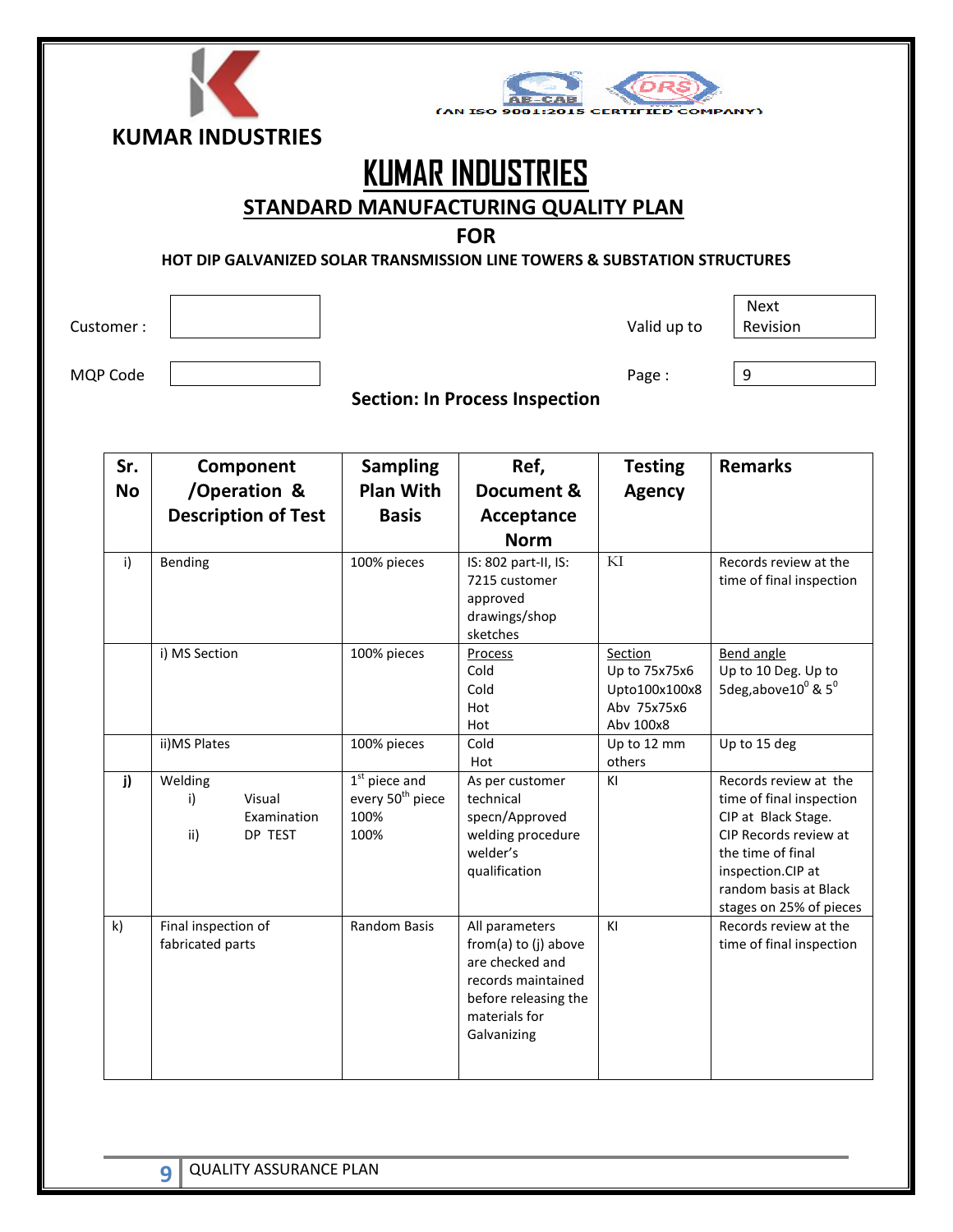



## KUMAR INDUSTRIES

STANDARD MANUFACTURING QUALITY PLAN

#### FOR

HOT DIP GALVANIZED SOLAR TRANSMISSION LINE TOWERS & SUBSTATION STRUCTURES

l

Customer : Notice and the set of the set of the set of the valid up to valid up to valid up to

Next Revision

MQP Code Page : 10

| Sr.<br>No.    | Component<br>/Operation &<br><b>Description of Test</b>       | <b>Sampling</b><br><b>Plan With</b><br><b>Basis</b>       | Ref, Document &<br><b>Acceptance Norm</b>                                                                                                                                                 | <b>Testing</b><br><b>Agency</b> | <b>Remarks</b>                                                                                                                                                                                           |
|---------------|---------------------------------------------------------------|-----------------------------------------------------------|-------------------------------------------------------------------------------------------------------------------------------------------------------------------------------------------|---------------------------------|----------------------------------------------------------------------------------------------------------------------------------------------------------------------------------------------------------|
| B)            | In process inspection<br>of foundation Bolts                  |                                                           | IS:802part II/approved<br>bills of materials                                                                                                                                              |                                 | Records review at<br>the time of final<br>inspection                                                                                                                                                     |
| a)            | Cutting & shearing                                            | 1 <sup>st</sup> piece and<br>every 50th piece             | IS:802part II/approved<br>bills of materials                                                                                                                                              | KI                              | Records review at<br>the time of final                                                                                                                                                                   |
| b)            | Chamfering                                                    | 1 <sup>st</sup> piece and<br>every 50 <sup>th</sup> piece |                                                                                                                                                                                           | KI                              | inspection<br>Records review at                                                                                                                                                                          |
| $\mathbf{c})$ | Threading                                                     | 1 <sup>st</sup> piece and<br>every 50th piece             | IS1367, IS4218                                                                                                                                                                            |                                 | the time of final<br>inspection                                                                                                                                                                          |
| 3.0           | Proto<br>(Model & assembly as per<br>requirement of Customer) | One structure of<br>each type                             | Customers approved<br>structural drawing & bill<br>of materials. To be<br>assembled & checked for<br>dimensions, angle size by<br>this to verify<br>interchangeable of<br>members<br>etc. | KI                              | Records review at<br>the time of final<br>inspection CIP to<br>be witnessed by<br>the main<br>contractor of<br>customer &<br>obtain proto<br>corrected drawing<br>& B.O.M.<br>approved from<br>customer. |
| 4.0<br>4.1    | Galvanizing                                                   | One sample daily                                          | IS: 2629 Power grid<br>spcn. KI Plant standards.<br>Strength of solution<br>Between 4% to 12%                                                                                             | KI                              | Records review<br>at the time of<br>final inspection                                                                                                                                                     |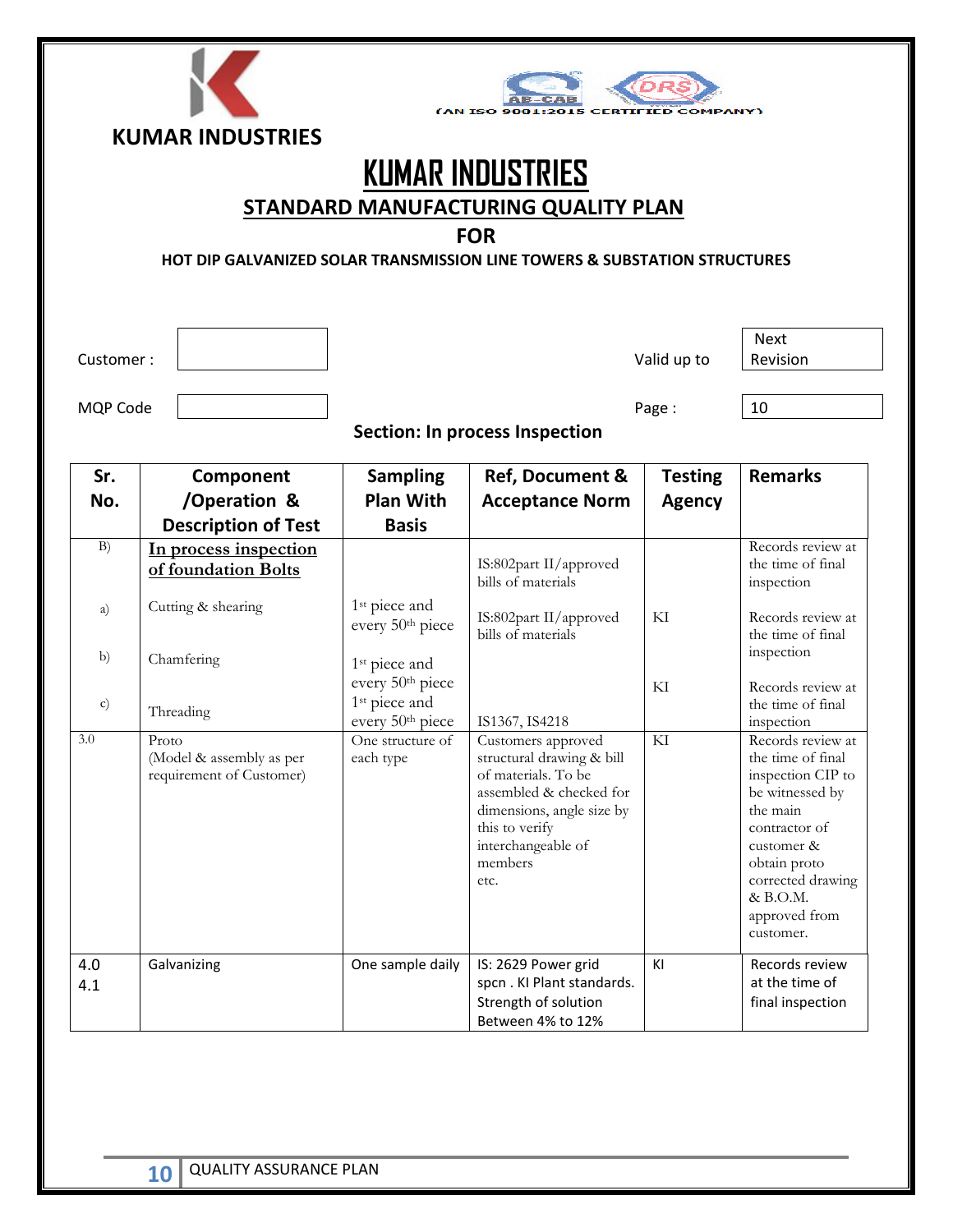



## KUMAR INDUSTRIES

STANDARD MANUFACTURING QUALITY PLAN

#### FOR

#### HOT DIP GALVANIZED SOLAR TRANSMISSION LINE TOWERS & SUBSTATION STRUCTURES

l

Customer :  $\begin{vmatrix} 1 & 1 & 1 \\ 1 & 1 & 1 \\ 1 & 1 & 1 \end{vmatrix}$  Valid up to

Next Revision

MQP Code | 11

| Sr.           | Component                                                                      | <b>Sampling</b>     | Ref, Document &                                                                                                             | <b>Testing</b> | <b>Remarks</b>                               |
|---------------|--------------------------------------------------------------------------------|---------------------|-----------------------------------------------------------------------------------------------------------------------------|----------------|----------------------------------------------|
| No.           | /Operation &                                                                   | <b>Plan With</b>    | <b>Acceptance Norm</b>                                                                                                      | <b>Agency</b>  |                                              |
|               | <b>Description of Test</b>                                                     | <b>Basis</b>        |                                                                                                                             |                |                                              |
| a)            | Degreasing in caustic soda<br>solution or acid based cold<br>degreaser         |                     | 5% to 15% PH & SP, Gr. As<br>per KI PLANT standards.<br>IS: 2629 Power grid spcn. KI<br>plant stds.40-180gms/Lt.<br>IS:2629 |                |                                              |
| b)            | Pickling<br>i) acid content                                                    | One sample<br>daily | KI plant stds. $40^{\circ}$ c to 180<br>gram/Ltr.                                                                           | KI             | Records review<br>at the final<br>inspection |
|               | ii) iron content                                                               | One sample<br>daily | <sup>I</sup> S: 2629/PGCIL spcn. $KI$<br>plant stds. 100 to<br>120grm/liter(max)                                            | KI             | Records review<br>at the final<br>inspection |
| $\mathcal{C}$ | Rinsing<br>(only in absence of auto<br>neutralization of pre-flux<br>solution) | One sample<br>daily | IS: $2629/PGCIL$ spcn. KI<br>plant stds. $70^{\rm 0}$ c-110 $^{\rm 0}$ c                                                    | KI             | Records review<br>at the final<br>inspection |
| d)            | Pre-fluxing in Zinc chloride &<br>ammonium chloride solution                   | One sample<br>daily | IS: 2629/PGCIL/KI plants<br>stds. 200 to 400gms/liter<br>max. 1.16 to 1.32, 4 to 5                                          | KI<br>KI       | Records review<br>at the final<br>inspection |
| $\epsilon$ )  | Preheating                                                                     |                     | IS: 2629 PGCIL specs. KI<br>Plant stds. 70 $\degree$ c to 110 $\degree$ c                                                   |                | Records review<br>at the final<br>inspection |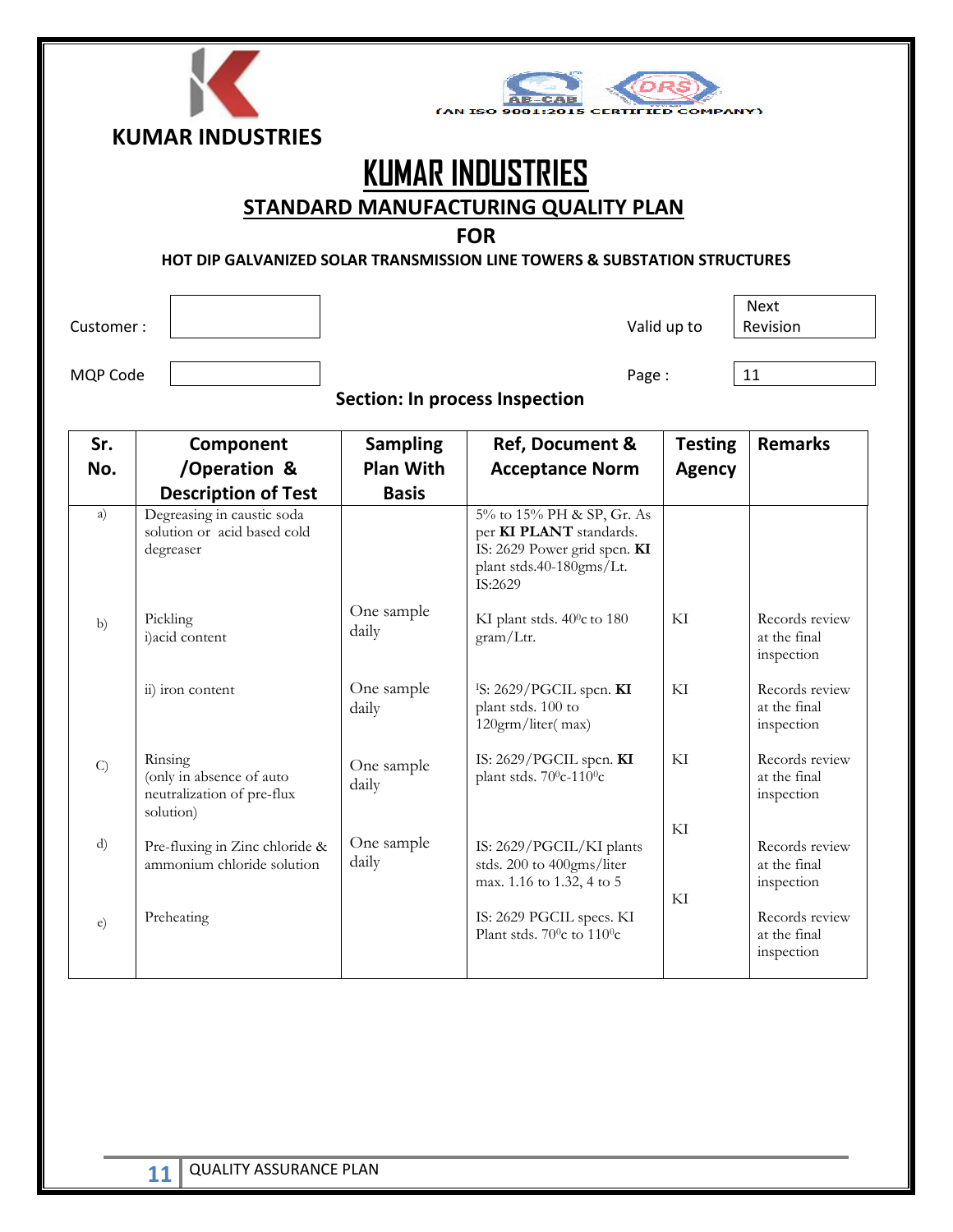| ш | --<br>., |  |
|---|----------|--|



## KUMAR INDUSTRIES

STANDARD MANUFACTURING QUALITY PLAN

#### FOR

#### HOT DIP GALVANIZED SOLAR TRANSMISSION LINE TOWERS & SUBSTATION STRUCTURES

l

Customer : Notice and the Customer : Notice and The Customer : National Policy of the Valid up to National Policy of the Valid up to  $\sim$ 

Next Revision

MQP Code Page : 12

| Sr.           | Component                                                                                                           | <b>Sampling</b>     | Ref, Document &                                                                                                                                                                                                                   | <b>Testing</b> | <b>Remarks</b>                               |
|---------------|---------------------------------------------------------------------------------------------------------------------|---------------------|-----------------------------------------------------------------------------------------------------------------------------------------------------------------------------------------------------------------------------------|----------------|----------------------------------------------|
| No.           | /Operation &                                                                                                        | <b>Plan With</b>    | <b>Acceptance Norm</b>                                                                                                                                                                                                            | <b>Agency</b>  |                                              |
|               | <b>Description of Test</b>                                                                                          | <b>Basis</b>        |                                                                                                                                                                                                                                   |                |                                              |
| 4.2           | Dipping                                                                                                             |                     |                                                                                                                                                                                                                                   |                |                                              |
| a)            | (galvanizing)<br>Zinc bath temperature<br>continuous recording by graph<br>& actual verifications by<br>thermometer | Hourly check        | IS: 2629 PGCIL/KI specn.<br>Articles to remain immersed<br>till the reaction takes place<br>which is indicated by<br>stoppage of bubbling<br>withdrawal to be controlled                                                          | KI             | Records review<br>at the final<br>inspection |
|               |                                                                                                                     |                     | so that zinc drains freely                                                                                                                                                                                                        |                |                                              |
| b)            | Immersion time & withdrawal<br>time                                                                                 |                     |                                                                                                                                                                                                                                   |                |                                              |
| $\mathbf{c})$ | Quenching in running water                                                                                          |                     |                                                                                                                                                                                                                                   |                |                                              |
| d)            | Dichromating (PH value)                                                                                             | One sample<br>daily | IS: 2629 KI plant stds.<br>Standard strength of solution<br>to be maintained at .0.2% to<br>1% of sodium dichromate<br>and 0.5% of sulphur acid<br>temp. of solution should be<br>less than $65^{\circ}$ c (PH value 4<br>to $5)$ | KI             | Records review<br>at the final<br>inspection |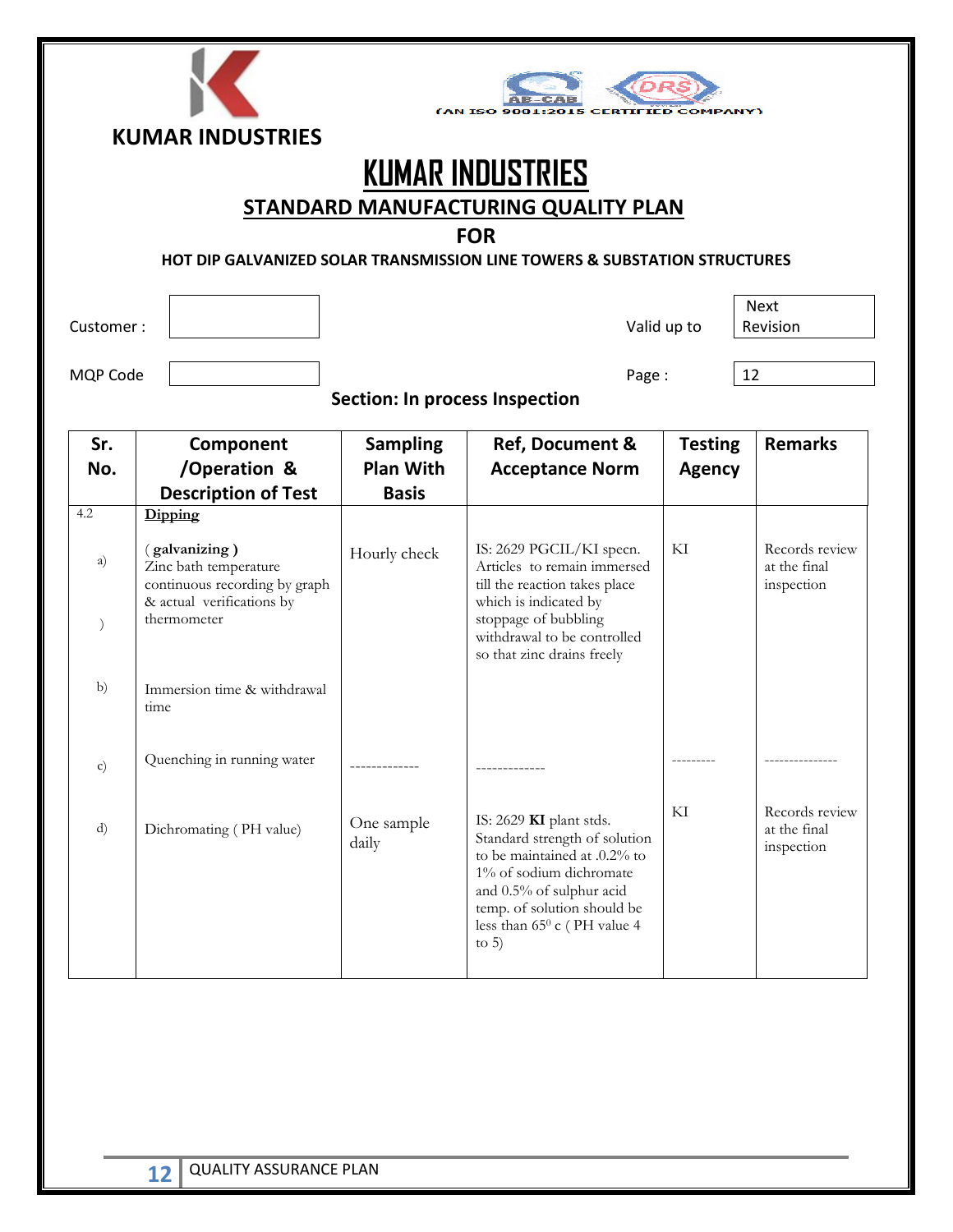



## KUMAR INDUSTRIES

STANDARD MANUFACTURING QUALITY PLAN

#### FOR

HOT DIP GALVANIZED SOLAR TRANSMISSION LINE TOWERS & SUBSTATION STRUCTURES

l

Customer :  $\begin{vmatrix} 1 & 1 & 1 \\ 1 & 1 & 1 \\ 1 & 1 & 1 \end{vmatrix}$  Valid up to

Next Revision

MQP Code Page : 13

| Sr.           | Component                                                                    | <b>Sampling</b>  | Ref, Document &                                                                                                                                                                        | <b>Testing</b>  | <b>Remarks</b>                                       |
|---------------|------------------------------------------------------------------------------|------------------|----------------------------------------------------------------------------------------------------------------------------------------------------------------------------------------|-----------------|------------------------------------------------------|
| No.           | /Operation &                                                                 | <b>Plan With</b> | <b>Acceptance Norm</b>                                                                                                                                                                 | <b>Agency</b>   |                                                      |
|               | <b>Description of Test</b>                                                   | <b>Basis</b>     |                                                                                                                                                                                        |                 |                                                      |
| 4.3<br>a)     | <b>Galvanizing Checking</b><br>Visual checking                               | 100%             | IS: 2629/KI surface to be<br>free from defect like<br>bare/black spots, (except<br>when small & suitable for<br>patching) heavy ash & flux<br>inclusions, lumps, pimples,<br>runs etc. | $\overline{Kl}$ | Records review<br>at the final<br>inspection         |
| b)            | Thickness of zinc coating by<br>coat meter<br>i) for Angle sections & plates | 3 sample/shift   | IS:4759, Min 86Micrones                                                                                                                                                                | KI<br>KI        | Records review<br>at the final<br>inspection         |
|               | ii) for anchor bolts                                                         | 3 sample/shift   | IS:2629, IS:4759, Min. 86<br>microns                                                                                                                                                   | KI              | Records review<br>at the final<br>inspection         |
| $\mathbf{c})$ | weight for Zn coating for<br>angles, sections & plates &<br>anchor bolts     | 3 sample/shift   | IS:4759, IS:6745/-<5mm<br>thick $460gm/mtr2 > 5mm$<br>thk610 $gm/mtr2$                                                                                                                 | KI              | Records review<br>at the final<br>inspection         |
| d)            | uniformity of zinc                                                           | 3 sample/shift   | IS: 2629, IS2633/Materials to<br>withstand 4 dips of one<br>minute each without showing<br>signs of copper deposits                                                                    | KI              | Records review<br>at the                             |
| $\epsilon$ )  | adhesion test of Zn coating(<br>pivot hammer test)                           | 3 sample/shift   | IS: 2629 NO. Removal or<br>lifting of coating in areas<br>between hammer<br>impressions. Coating should<br>not peel off.                                                               |                 | Records review<br>at the time of<br>final inspection |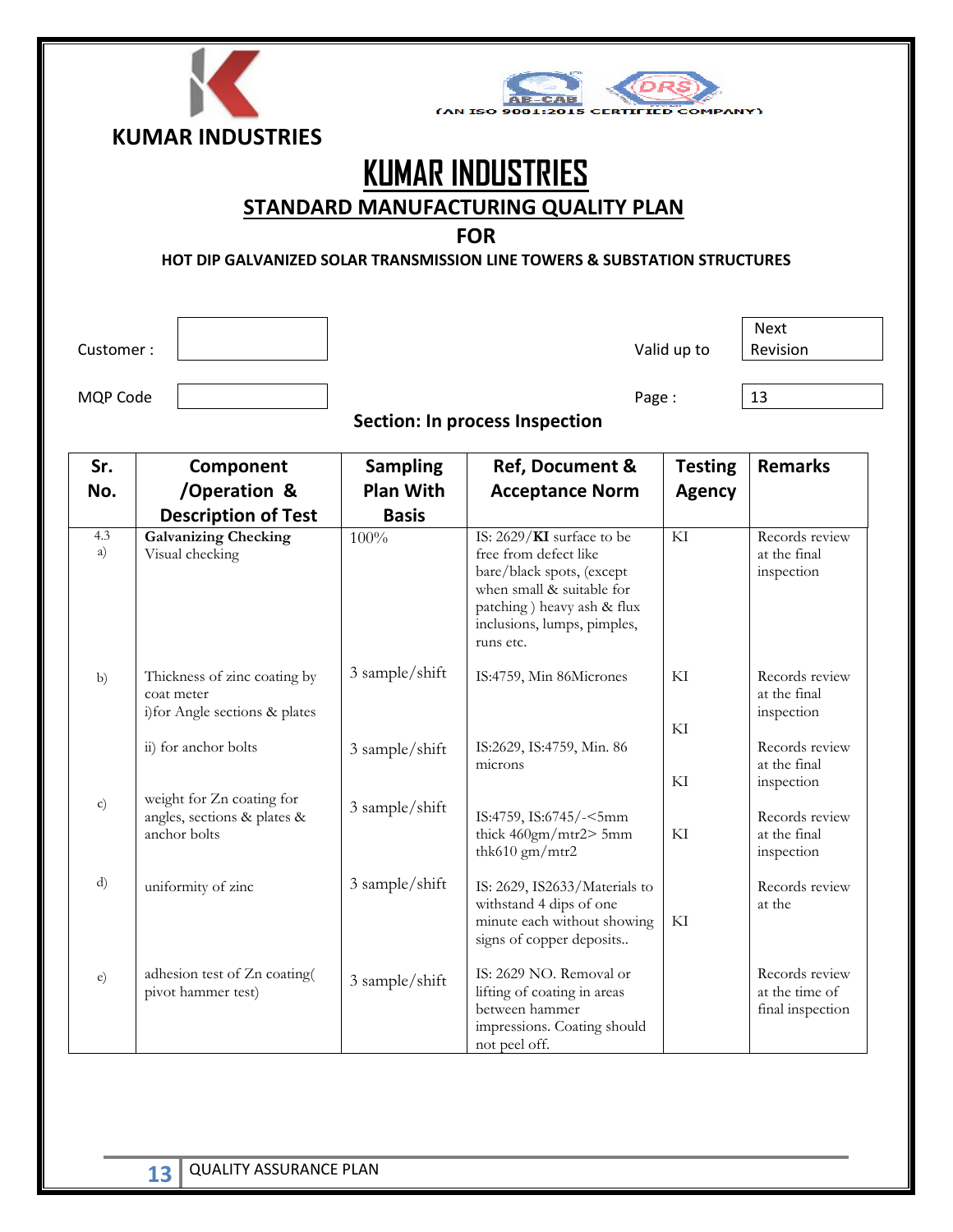|  | A B INIBU LETDU |  |
|--|-----------------|--|



## KUMAR INDUSTRIES

STANDARD MANUFACTURING QUALITY PLAN

#### FOR

HOT DIP GALVANIZED SOLAR TRANSMISSION LINE TOWERS & SUBSTATION STRUCTURES

Customer : Notice and the contract of the customer : National Valid up to Valid up to

l

MQP Code | and Page : 14

Next Revision

Section: Final Inspection

| Sr.                   | Component                                                                                                                                                         | <b>Sampling</b>                                               | Ref, Document &                                                    | <b>Testing</b>                                                               | <b>Remarks</b> |
|-----------------------|-------------------------------------------------------------------------------------------------------------------------------------------------------------------|---------------------------------------------------------------|--------------------------------------------------------------------|------------------------------------------------------------------------------|----------------|
| No.                   | /Operation &                                                                                                                                                      | <b>Plan With</b>                                              | <b>Acceptance Norm</b>                                             | <b>Agency</b>                                                                |                |
|                       | <b>Description of Test</b>                                                                                                                                        | <b>Basis</b>                                                  |                                                                    |                                                                              |                |
| 5.0                   | <b>FINAL INSPECTION &amp;</b><br><b>TESTING</b><br>(Inspection engineer to check<br>/ensure compliance to<br>notes/general reqt. given on<br>page 15 & 16 of MQP) |                                                               |                                                                    |                                                                              |                |
|                       | Physical properties<br>$(i)$ UTS test<br>(ii) Yield stress test.<br>(iii) Percentage elongation test.<br>(iv) Bend test                                           | One sample for<br>every<br>50Mt/section<br>and part thereof   | Please refer clause<br>No. 1.1.1. $(a)$ , $(b)$ , $(c)$ , &<br>(d) | KI                                                                           | <b>CIP</b>     |
| b)<br>$\ddot{i}$      | <b>Galvanizing Test</b><br>Thickness of Zn coating                                                                                                                | One sample for<br>every 50Mt./<br>section and part<br>thereof | IS:2629/4759/Please refer<br>clause no. $4.3$ (b)                  | KI in present<br>of<br>$\text{customer}/\text{ran}$<br>dom<br>representative | CIP            |
| $\dddot{\mathbf{n}})$ | Weight of Zn coating                                                                                                                                              | $-do-$                                                        | Please refer clause 4.3 C 610<br>gm/m2                             | $-do-$                                                                       | <b>CIP</b>     |
| $\overline{111}$      | Uniformity of Zn coating                                                                                                                                          | $-do-$                                                        | Please refer clause 4.3(d) 4<br>dips of Cuso4 solution of<br>1.186 | $-do$ —                                                                      | CIP            |
| (iv)                  | Adhesion test of Zn coating                                                                                                                                       | $-do-$                                                        | Sp. Gravity/180C+/-20c                                             | $-do-$                                                                       | CIP            |
|                       | (Hammer test as per IS)                                                                                                                                           |                                                               | (IS:2633)<br>IS:2629 Refer clause 4.3 (e)                          |                                                                              |                |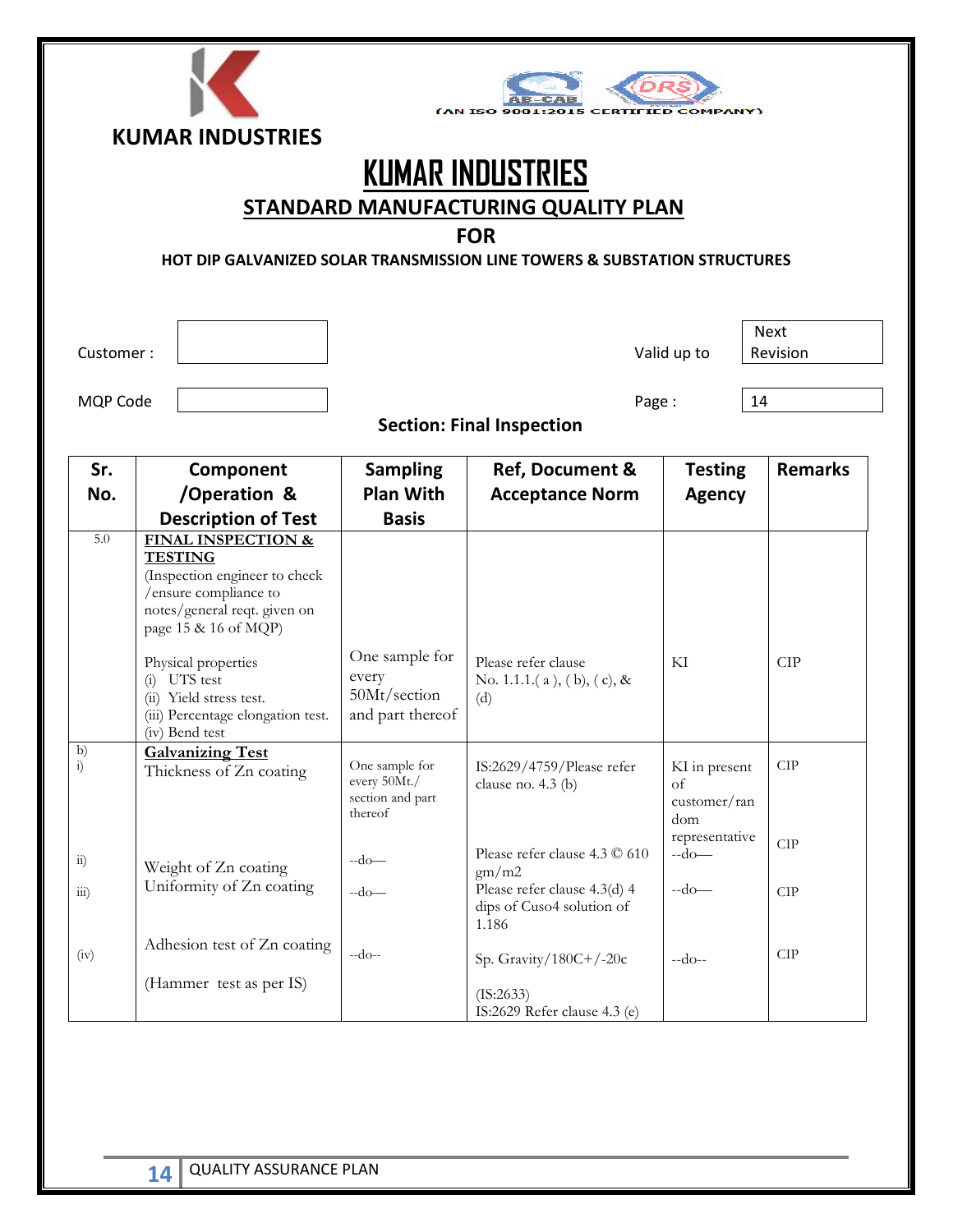

## KUMAR INDUSTRIES

STANDARD MANUFACTURING QUALITY PLAN

#### FOR

HOT DIP GALVANIZED SOLAR TRANSMISSION LINE TOWERS & SUBSTATION STRUCTURES

l

Customer :  $\begin{vmatrix} 1 & 1 & 1 \\ 1 & 1 & 1 \\ 1 & 1 & 1 \end{vmatrix}$  Valid up to

Next Revision

MQP Code | 25

#### Section: Final inspection

| Sr. | Component                                          | <b>Sampling</b>                        | Ref, Document &                                                                                          | <b>Testing</b> | <b>Remarks</b>                                                                                                                                                                                                                                                                                                              |
|-----|----------------------------------------------------|----------------------------------------|----------------------------------------------------------------------------------------------------------|----------------|-----------------------------------------------------------------------------------------------------------------------------------------------------------------------------------------------------------------------------------------------------------------------------------------------------------------------------|
| No. | /Operation &                                       | <b>Plan With</b>                       | <b>Acceptance Norm</b>                                                                                   | <b>Agency</b>  |                                                                                                                                                                                                                                                                                                                             |
|     | <b>Description of Test</b>                         | <b>Basis</b>                           |                                                                                                          |                |                                                                                                                                                                                                                                                                                                                             |
| (c) | Visual inspection for<br>fabrication galvanizing   | As per table<br>$\rm II$<br>Page no.18 | Please refer clause no. 4.3 (a)                                                                          | $-do-$         | CIP                                                                                                                                                                                                                                                                                                                         |
| (C) | Dimensional, physical<br>check of foundation bolts | $-do-$                                 | Power grid specn approved.<br>Drgs. Please refer clause<br>$no.2a)$ to $2j)$<br>IS: 802 power grid spcn. | $-do-$         | CIP                                                                                                                                                                                                                                                                                                                         |
| 6.0 | Packing storing,<br>bundling, handling             | 100%                                   | Packing list to be submitted<br>along with dispatch.<br>Documents.                                       | KI             | Pieces of light<br>section to be wire<br>bundled & heavy<br>section to be<br>supplied loose.<br>Stacking to have<br>proper ventilation<br>and kept inclined.<br>Damage to<br>galvanization<br>coating to be<br>avoided while<br>handling. KI to<br>ensure sequential<br>supplies & other<br>details as per client<br>specs. |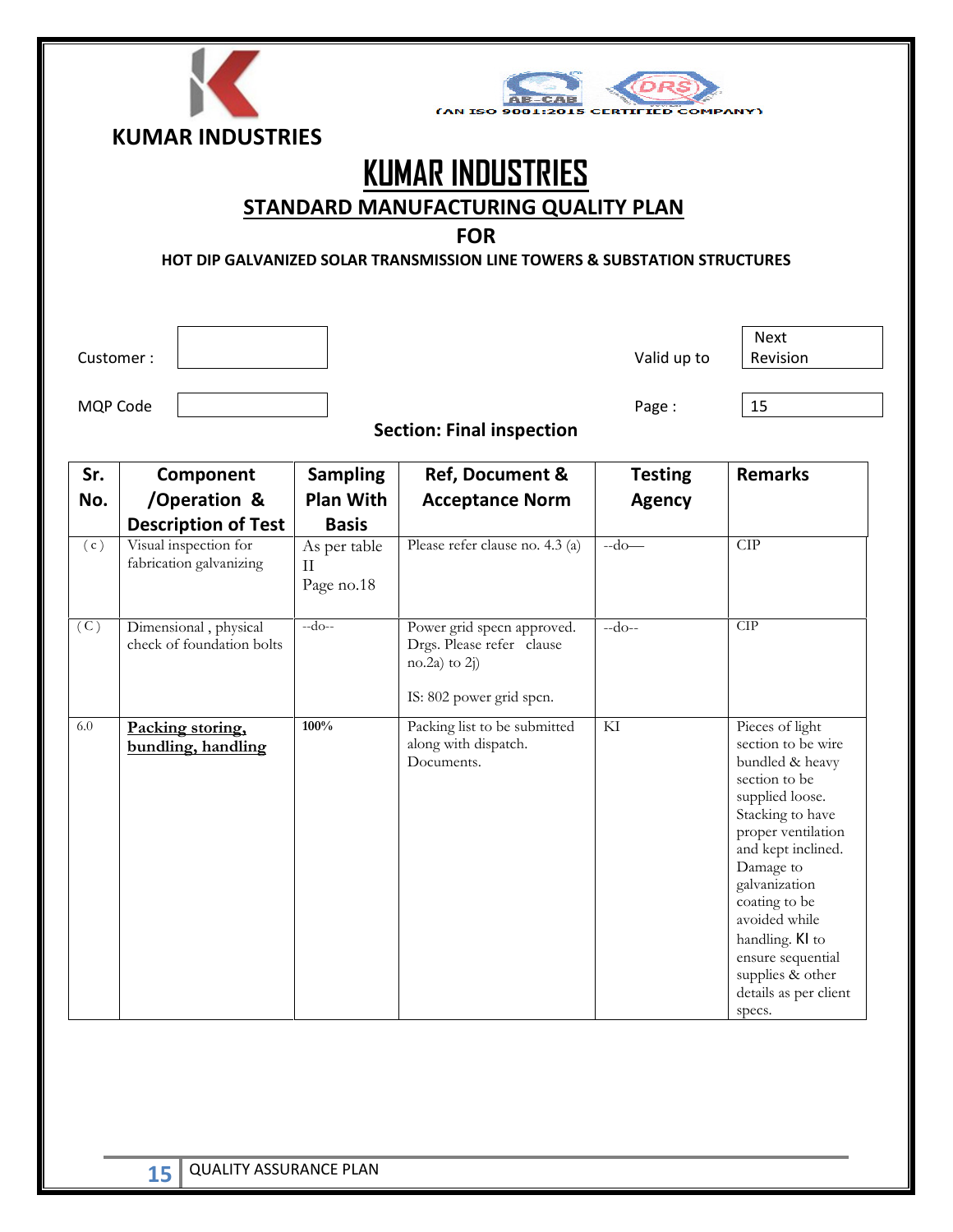|           | <b>KUMAR INDUSTRIES</b>                                                                                                                                                                                                                                                                                                                                                                            |  |
|-----------|----------------------------------------------------------------------------------------------------------------------------------------------------------------------------------------------------------------------------------------------------------------------------------------------------------------------------------------------------------------------------------------------------|--|
|           | <b>KUMAR INDUSTRIES</b>                                                                                                                                                                                                                                                                                                                                                                            |  |
|           | STANDARD MANUFACTURING QUALITY PLAN                                                                                                                                                                                                                                                                                                                                                                |  |
|           | <b>FOR</b>                                                                                                                                                                                                                                                                                                                                                                                         |  |
|           | HOT DIP GALVANIZED SOLAR TRANSMISSION LINE TOWERS & SUBSTATION STRUCTURES                                                                                                                                                                                                                                                                                                                          |  |
|           |                                                                                                                                                                                                                                                                                                                                                                                                    |  |
| Customer: | Valid up to<br><b>Next Revision</b>                                                                                                                                                                                                                                                                                                                                                                |  |
| MQP Code  | 16<br>Page:                                                                                                                                                                                                                                                                                                                                                                                        |  |
|           | Notes/General Requirement To be Checked/Ensured                                                                                                                                                                                                                                                                                                                                                    |  |
| 1         | Proper co-relation of test certificate w.r.t. the materials from the raw materials state to finished materials state shall be maintained.                                                                                                                                                                                                                                                          |  |
|           |                                                                                                                                                                                                                                                                                                                                                                                                    |  |
| 2         | In case steel section are purchased by KI from the re-rollers, the following conditions shall be fulfilled                                                                                                                                                                                                                                                                                         |  |
|           | i) The re-rollers have to be approved by client, copy of MQP shall be available at supplier's work and identification marks shall be ensured.                                                                                                                                                                                                                                                      |  |
|           | ii) KI shall ensure and certify that the billets from the main producer as per specification are: 2830 have been used for conversion, unless<br>specifically agreed to otherwise.                                                                                                                                                                                                                  |  |
|           | ii) KI shall offer the steel section at the re-rollers works for inspection to re roller. this shall be a CIP in such cases for tests specified in<br>clause 1.1 of MQP. The rolled angle sections shall be duly co-related with corresponding billets Railway shall have the option of<br>establishing the co-relation by review of records or by conduction chemical analysis on rolled products |  |
| 3         | Nuts & bolts and step bolts & nuts & other bought out items to be procured from power Grid approved sources & CIP at supplier's<br>works.                                                                                                                                                                                                                                                          |  |
| 4         | Welding procedure and welder's performance qualification approval by RE is required in case welding is involved at any stage of<br>fabrication/erection. DP test before galvanizing is necessary to detect any welding defect and incase any defect exist, same has to be<br>ground off and repaired before galvanizing.                                                                           |  |
| 5         | If holes are to be done near the bend lines, the same is to be done after bending                                                                                                                                                                                                                                                                                                                  |  |
| 6         | RE confirmed that sample pieces consumed in testing shall be replenished by KI at the time of Dispatch. If the materials meet the quality<br>requirements, CIP/MICC shall be issued for total quantity offered without deducting the weights of materials consumed in testing.                                                                                                                     |  |
| 7         | All testing and measuring equipments are required to be calibrate the calibration certificate shall be reviewed by RE Representative at the<br>time of finals inspection.                                                                                                                                                                                                                          |  |
| 8         | Copy of CIP/MICC/inspection reports issued to be sent to site along with the materials.                                                                                                                                                                                                                                                                                                            |  |
| 9         | Client's specification means client's technical specification, approved Drawings, approved technical data sheets and LOA provision<br>applicable for the specific contract.                                                                                                                                                                                                                        |  |
|           |                                                                                                                                                                                                                                                                                                                                                                                                    |  |
|           |                                                                                                                                                                                                                                                                                                                                                                                                    |  |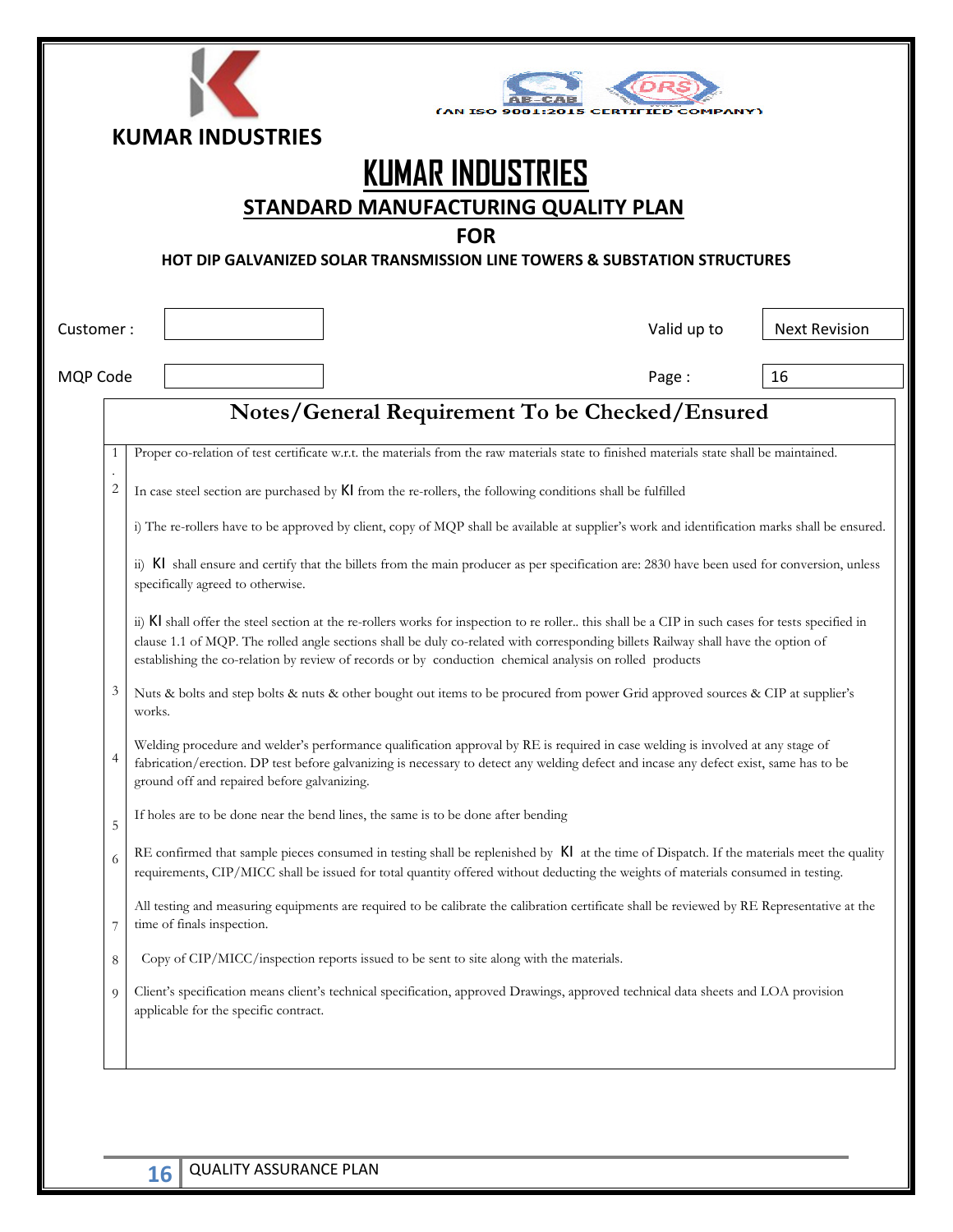|                                  |        | <b>KUMAR INDUSTRIES</b>                                                             |                                                                                                                                                                                                                                                                                                                                                                                                                                                                                                                                                                                                                                                                                                                                                                                                                                                                                                                                |                                       |               |             |                                                                                                                                            |
|----------------------------------|--------|-------------------------------------------------------------------------------------|--------------------------------------------------------------------------------------------------------------------------------------------------------------------------------------------------------------------------------------------------------------------------------------------------------------------------------------------------------------------------------------------------------------------------------------------------------------------------------------------------------------------------------------------------------------------------------------------------------------------------------------------------------------------------------------------------------------------------------------------------------------------------------------------------------------------------------------------------------------------------------------------------------------------------------|---------------------------------------|---------------|-------------|--------------------------------------------------------------------------------------------------------------------------------------------|
|                                  |        |                                                                                     | STANDARD MANUFACTURING QUALITY PLAN<br><b>HOT DIP GALVANIZED SOLAR TRANSMISSION LINE TOWERS &amp; SUBSTATION STRUCTURES</b>                                                                                                                                                                                                                                                                                                                                                                                                                                                                                                                                                                                                                                                                                                                                                                                                    | <b>KUMAR INDUSTRIES</b><br><b>FOR</b> |               |             |                                                                                                                                            |
|                                  |        |                                                                                     | <b>HOT DIP GALVANIZED TRANSMISSION LINE TOWERS &amp; SUBSTATION STRUCTURES</b>                                                                                                                                                                                                                                                                                                                                                                                                                                                                                                                                                                                                                                                                                                                                                                                                                                                 |                                       |               |             |                                                                                                                                            |
| Customer:                        |        |                                                                                     |                                                                                                                                                                                                                                                                                                                                                                                                                                                                                                                                                                                                                                                                                                                                                                                                                                                                                                                                |                                       |               | Valid up to | <b>Next</b><br>Revision                                                                                                                    |
| MQP Code                         |        |                                                                                     |                                                                                                                                                                                                                                                                                                                                                                                                                                                                                                                                                                                                                                                                                                                                                                                                                                                                                                                                |                                       |               | Page:       | 17                                                                                                                                         |
| 10<br>11<br>12<br>13<br>14<br>15 |        | specification / drawing shall be final.<br>for any of your project under execution. | KI shall strip off galvanizing of rejected materials before re-galvanizing in case rejection is due galvanizing testing/defects.<br>KI shall dispose-off entire section rejected in physical testing by gas cutting or by machine cutting.<br>In case of any contradiction between technical specification/approved drawing and MQP, the details mentioned in the technical<br>Client should progressive align their quality system to the requirement of ISO: 9000 series quality standard and in due course of time<br>should get their quality systems certified to ISO: 9001.<br>The quality manual should also be submitted to client.<br>Inspection of angle section at black stage of tower structures irrespective of specific contract can be followed as detailed under:<br>The contractor may raise inspection call for angle section at black stage at re-roller's works against any one of the on going contract. |                                       |               |             | i) under specific instruction from the contractor, TE may fabricate the raw materials cleared under AT -A CIP for a particular contract,   |
| 16                               | NABL). | executive jobs for different contractor.                                            | ii) KI will maintain a separate register indicating splitting and swapping of materials between different projects awarded to same<br>contractor, which can be reviewed by RE inspection engineer. Separate register for each contractor is to be maintained if KI is<br>Client shall ensure that the material bear the embossing of re-roller's identification.<br>RE shall get the universal testing Machine (UTM) calibrated From accredited Lab. Of national accreditation body For Laboratory (                                                                                                                                                                                                                                                                                                                                                                                                                           |                                       |               |             | iii)The final inspection after fabrication and galvanizing, however, will continue to be contract wise and CIP will be issued for each day |
| 17                               |        |                                                                                     | .However, if below 6mm thick plates are used as load bearing plates, gusset plates, splices etc. Same shall confirm to IS: 2062 or<br>equivalent std. and chequred plates used for platform proceed as per IS                                                                                                                                                                                                                                                                                                                                                                                                                                                                                                                                                                                                                                                                                                                  |                                       | (work tested) |             | Only steel plates below 6mm Size exclusively used fir plates/ packing washers produce as per IS: 1079 (Grade -O) Are also acceptable       |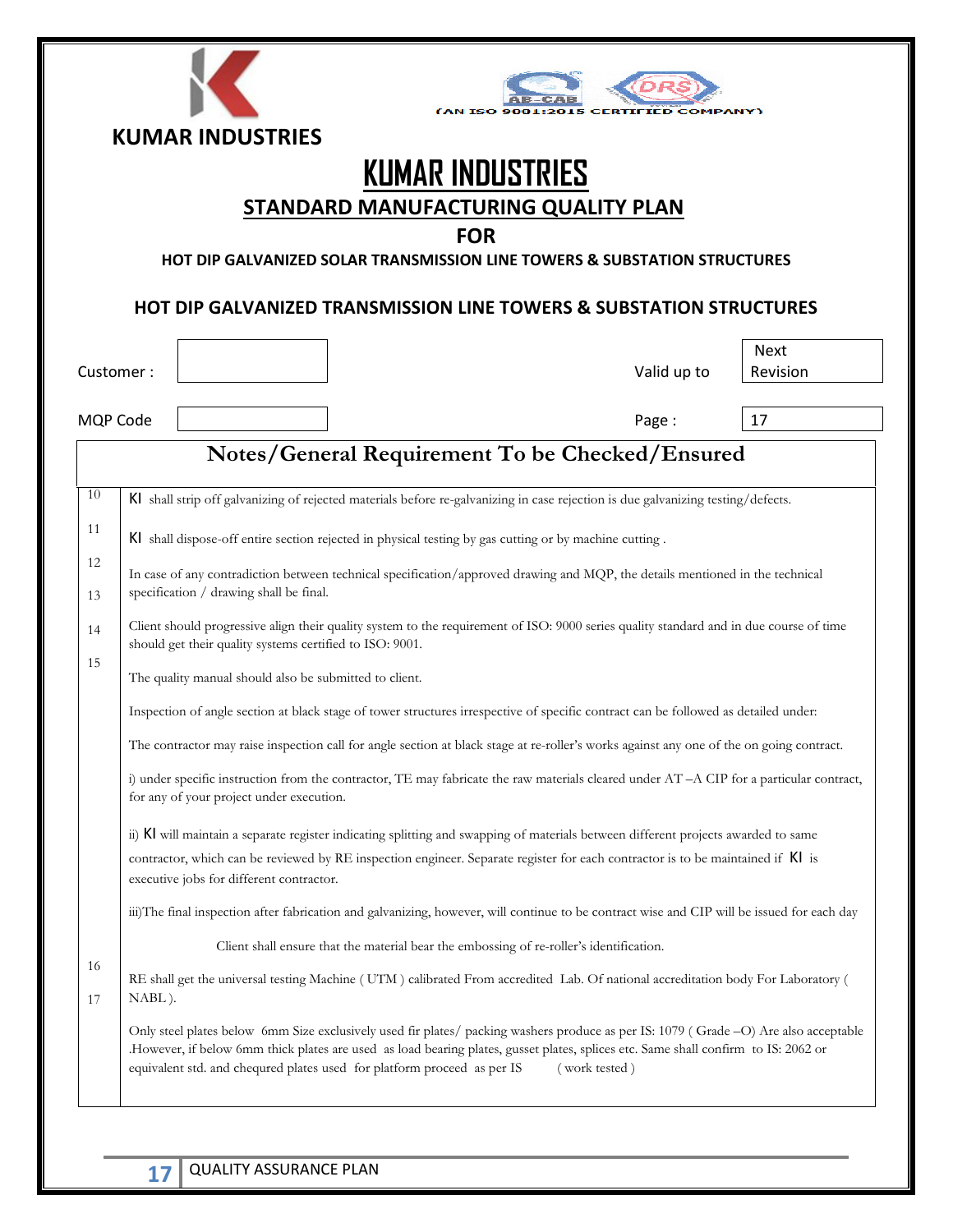|                   | <b>KUMAR INDUSTRIES</b> |                                                                           | N TSO                                                                                                                                           |              |                  |  |  |  |
|-------------------|-------------------------|---------------------------------------------------------------------------|-------------------------------------------------------------------------------------------------------------------------------------------------|--------------|------------------|--|--|--|
|                   |                         | <b>STANDARD MANUFACTURING QUALITY PLAN</b>                                | <b>KUMAR INDUSTRIES</b>                                                                                                                         |              |                  |  |  |  |
|                   | <b>FOR</b>              |                                                                           |                                                                                                                                                 |              |                  |  |  |  |
|                   |                         | HOT DIP GALVANIZED SOLAR TRANSMISSION LINE TOWERS & SUBSTATION STRUCTURES |                                                                                                                                                 |              |                  |  |  |  |
| Customer:         |                         |                                                                           |                                                                                                                                                 | Valid up to  | Next<br>Revision |  |  |  |
| MQP Code          |                         |                                                                           | Page:                                                                                                                                           |              | 18               |  |  |  |
|                   |                         | VISUAL & DIMENSIONAL CHARACTERISTICS OF STRUCTUTAL STEEL                  | $TABLE - 1$<br><b>SAMPLING PLAN FOR</b><br>FOR RAW MATERIAL ONLY<br>SAMPLING PLAN AS PER is: 2500, LEVEL II, AQL 1.5<br><b>NUMBER OF PIECES</b> |              |                  |  |  |  |
|                   | Lot Size                | <b>Size</b><br>Sample                                                     | Acceptance No                                                                                                                                   | Rejection No |                  |  |  |  |
| $2 \text{ to } 8$ |                         | 100 % Inspection                                                          | $\theta$                                                                                                                                        |              | $\overline{0}$   |  |  |  |
| 911-15            |                         | 8                                                                         | $\theta$                                                                                                                                        |              | $\mathbf{1}$     |  |  |  |
| $16 - 25$         |                         | 8                                                                         | $\theta$                                                                                                                                        |              | 1                |  |  |  |
| $26 - 50$         |                         | 8                                                                         | $\Omega$                                                                                                                                        |              | $\mathbf{1}$     |  |  |  |
| 51-90             |                         | 8                                                                         | $\overline{0}$                                                                                                                                  |              | $\mathbf{1}$     |  |  |  |
| $91 - 150$        |                         | $32\,$                                                                    | $\mathbf{1}$                                                                                                                                    |              | $\overline{c}$   |  |  |  |
| 151-280           |                         | $32\,$                                                                    | $\mathbf{1}$                                                                                                                                    |              | $\overline{c}$   |  |  |  |
| 281-500           |                         | $50\,$                                                                    | $\overline{c}$                                                                                                                                  |              | $\mathfrak{Z}$   |  |  |  |
| 501-1200          |                         | 80                                                                        | $\mathfrak{Z}$                                                                                                                                  |              | $\overline{4}$   |  |  |  |
| 1201-3200         |                         | 125                                                                       | $\mathbf 5$                                                                                                                                     |              | 6                |  |  |  |
| 3201-10000        |                         | 200                                                                       | $\overline{7}$                                                                                                                                  |              | 8                |  |  |  |
| 10001-35000       |                         | 315                                                                       | $10\,$                                                                                                                                          |              | 11               |  |  |  |
| 35001-150000      |                         | 500                                                                       | 14                                                                                                                                              |              | 15.              |  |  |  |
| 150001& Over      |                         | 800                                                                       | $21\,$                                                                                                                                          |              | $22\,$           |  |  |  |
|                   |                         |                                                                           |                                                                                                                                                 |              |                  |  |  |  |